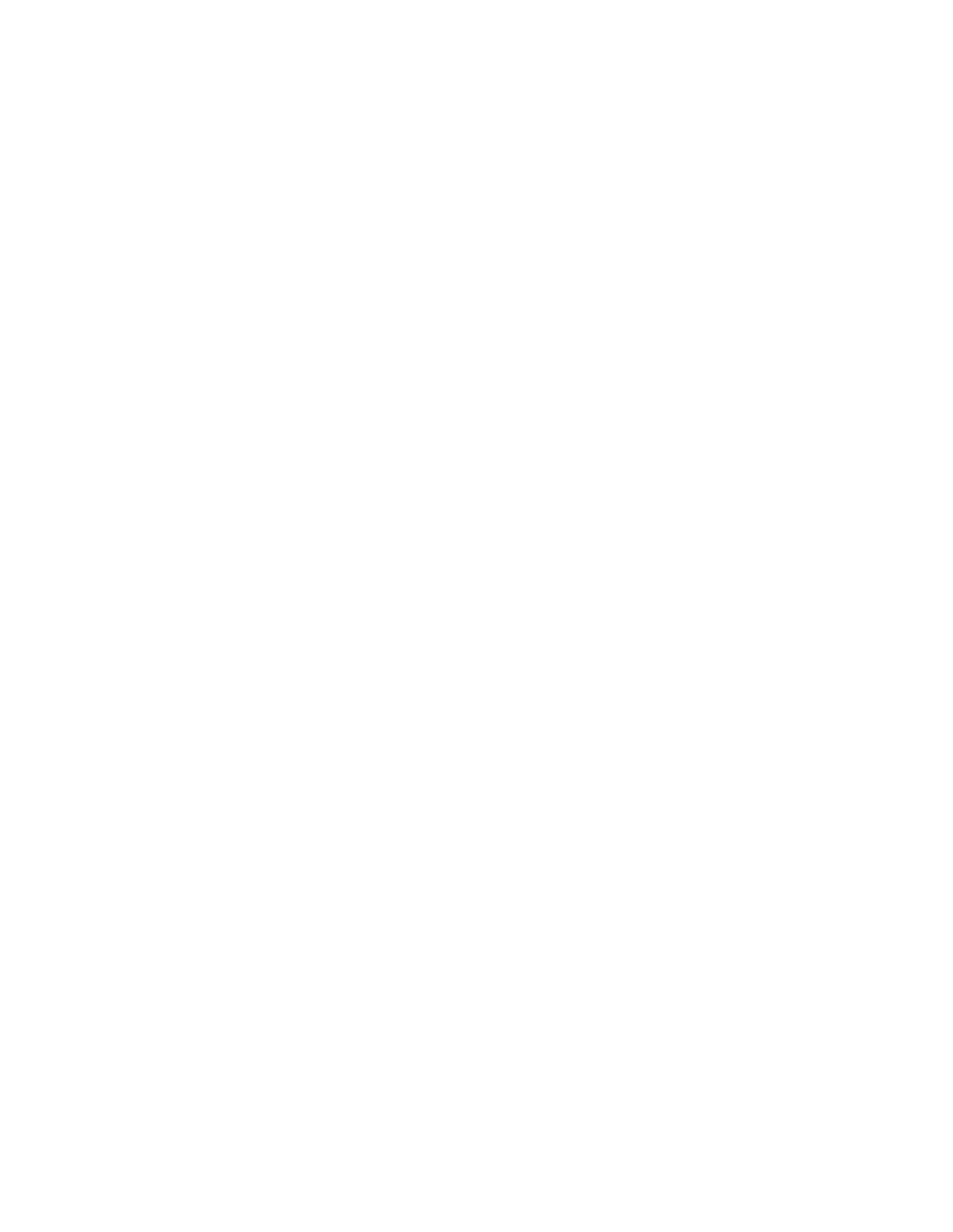## **EUROPEAN UNIVERSITY INSTITUTE, FLORENCE ACADEMY OF EUROPEAN LAW**

*Litigating Abuses Committed by Private Military Companies* 

**CEDRIC RYNGAERT**

EUI Working Paper **AEL** 2009/5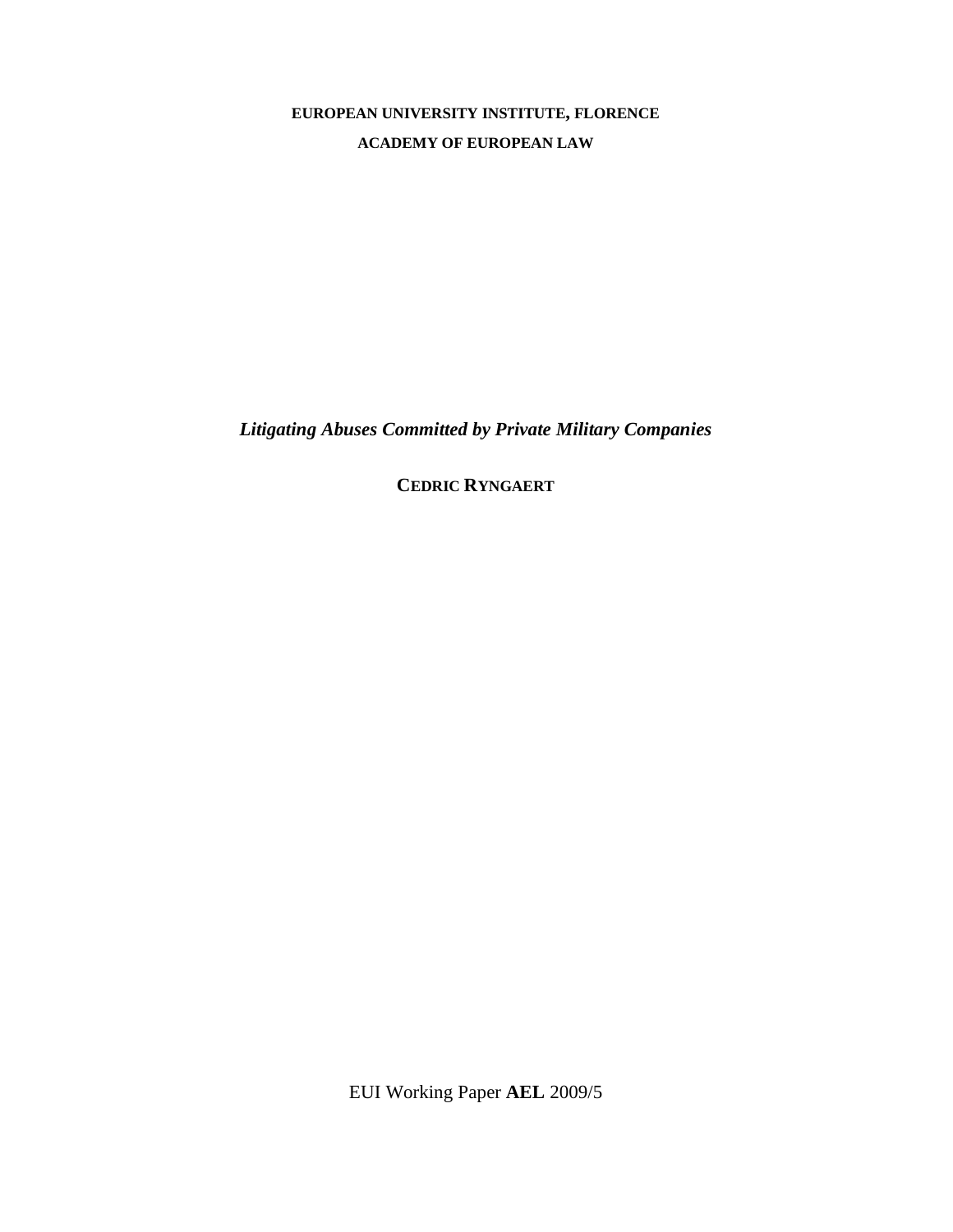This text may be downloaded for personal research purposes only. Any additional reproduction for other purposes, whether in hard copy or electronically, requires the consent of the author(s), editor(s). If cited or quoted, reference should be made to the full name of the author(s), editor(s), the title, the working paper or other series, the year, and the publisher.

The author(s)/editor(s) should inform the Academy of European Law of the EUI if the paper is to be published elsewhere, and should also assume responsibility for any consequent obligation(s).

The 'Regulating Privatisation of "War": The Role of the EU in Assuring the Compliance with International Humanitarian Law and Human Rights" (PRIV-WAR) project is funded by the European Community's 7th Framework Programme under grant agreement no. 217405. www.priv-war.eu

ISSN 1831-4066

© 2009 Cedric Ryngaert

Printed in Italy European University Institute Badia Fiesolana I – 50014 San Domenico di Fiesole (FI) Italy www.eui.eu cadmus.eui.eu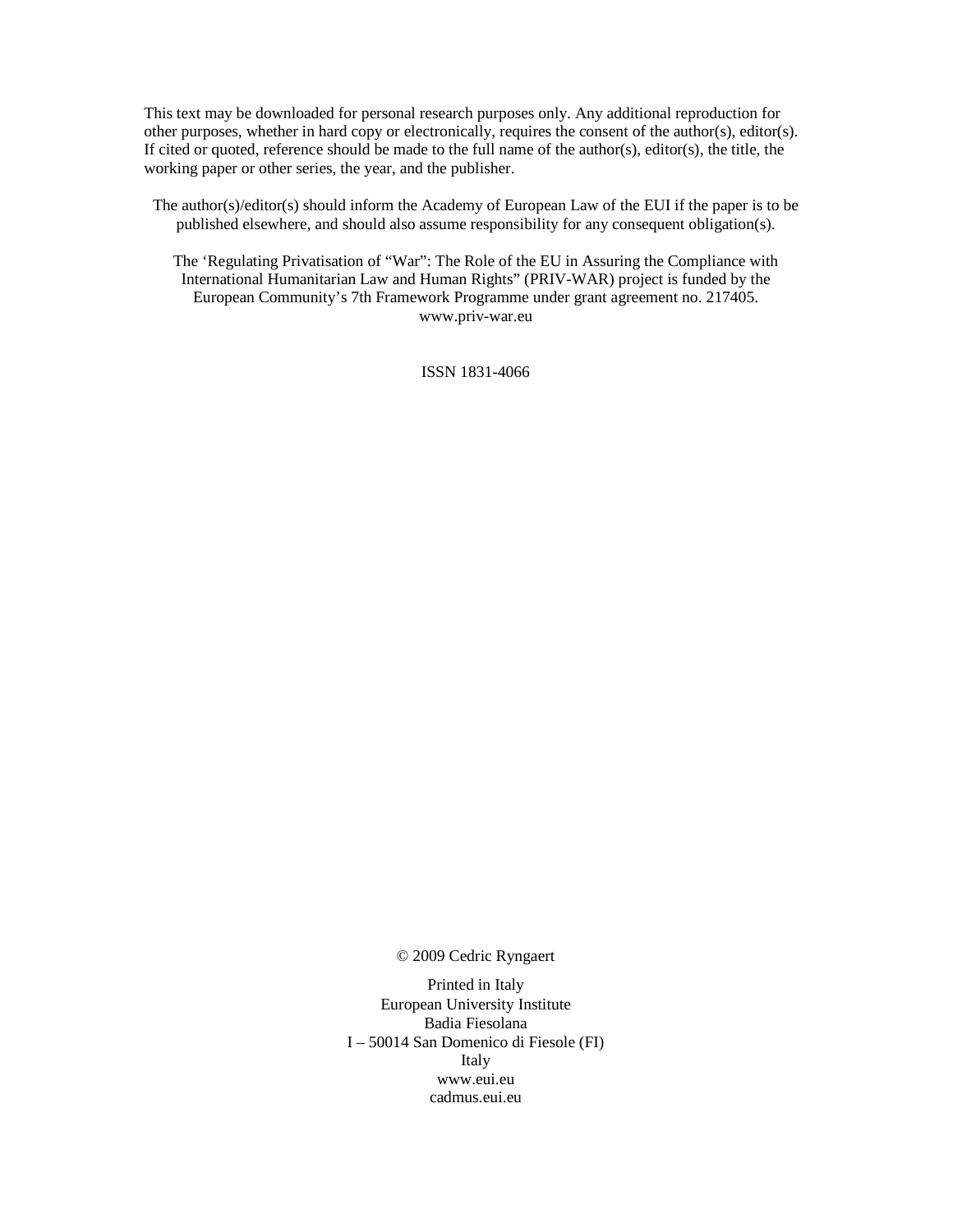## **Abstract**

One of the main tools for 'socializing' private military contractors (PMCs) is litigation. The threat of litigation may encourage contractors to set up their own corporate social responsibility and accountability mechanisms with a view to preventing them being hauled before courts. The article identifies the jurisdictional opportunities and pitfalls of criminal (public law) and civil/tort (private law) litigation against PMCs in domestic courts. The focus lies on litigation for human rights abuses, with special emphasis on US proceedings, the US being the home and hiring state of the majority of PMCs active in overseas conflict zones. It is argued that, because the chances of success of tort litigation are, in fact, rather limited in the US, given the many procedural obstacles, the criminal law avenue may prove to be more promising, if at least prosecutors show more leadership in bringing cases. Also at a deeper accountability level, criminal litigation may be preferable on the ground that criminal punishment sends a stronger accountability and deterrence signal than a mere money judgment.

#### **Keywords**

Law – Regulation – Human Rights – Security – Accountability – Socialisation – Civil-military Relations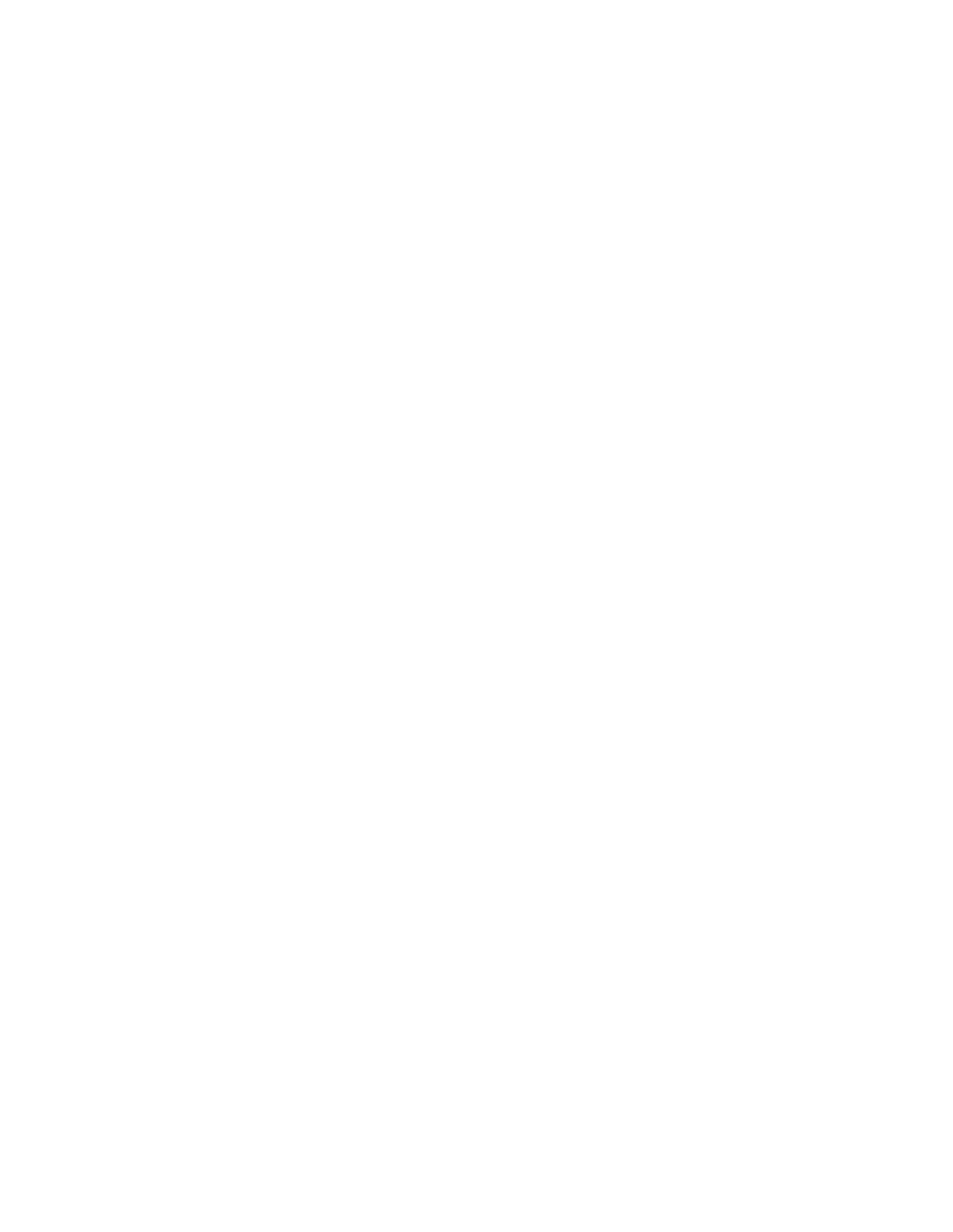## **CEDRIC RYNGAERT**•

## **1. Introduction**

 $\overline{a}$ 

One of the main tools for 'socializing' private military companies (PMCs) is litigation.<sup>1</sup> It could indeed be argued that, faced with the threat of public and private law litigation in relation to PMC abuses, PMCs will increasingly set up their own corporate social responsibility and accountability mechanisms. In an ideal scenario, PMCs may in due course be able successfully to police (monitor) and punish (impose disciplinary sanctions) through self-regulatory mechanisms. Litigation mechanisms may then have been pushed out of the job, and merely fulfil a subsidiary enforcement role. For the time being, however, with a PMC sector that is by and large insufficiently regulated, litigation may prove to be a potent disciplinary tool.

This article sets out to identify the jurisdictional opportunities – and pitfalls – of criminal (public law) and civil/tort (private law) litigation in domestic courts, gaps in civil and criminal jurisdiction having been identified as the primary 'grey' area in the law relating to PMCs.<sup>2</sup> The emphasis will lie on litigation in the courts of the home or hiring state of the PMC. Such litigation may be the only viable avenue, since an adequate territorial forum may often not be available: the courts of the territorial state may not be functioning, or PMCs may be entitled to immunity from jurisdiction in the territorial state.<sup>3</sup> Because the PMC is mainly a US phenomenon, as it is primarily the US which has hired PMCs (for the stabilization and reconstruction of Iraq in particular), and because of the public interest dimension which civil litigation traditionally has in the United States, $4$  the focus will be on litigation in US courts. This focus on the United States is all the more warranted because much international concern over PMCs originates in the apparent absence of adequate US accountability mechanisms for PMC abuses (allegedly) committed in Iraq.<sup>5</sup> While the analysis uses US litigation as its framework of reference, it could nevertheless be applied to transnational litigation against PMCs in any other forum, where similar problems of enforcement and jurisdiction could arise.<sup>6</sup>

<sup>•</sup> Lecturer in international law, Utrecht University and Leuven University. The research for this paper was carried out as part of the PRIV-WAR project. The paper was presented at a symposium organized by the *European Journal of International Law* in conjunction with the PRIV-WAR project at the European University Institute in June 2008 and published in 19 *EJIL* (2008) 1035. Email: c.ryngaert@law.uu.nl.

<sup>1</sup> Cockayne, 'Make or Buy? Principal–Agent Theory and the Regulation of Private Military Companies', in S. Chesterman and C. Lehnardt (eds), *From Mercenaries to Market* (2007), at 196, 213–216 (observing, *inter alia*, that 'the key factor in transforming PMC regulation may turn out to be litigation', that litigation is one of three major factors 'likely to drive regulatory harmonization in the coming years', and that 'proxy action by third parties may help make PMCs – and their state clients – socially responsible').

<sup>2</sup> Centre Universitaire de Droit International Humanitaire (CUDIH), Expert Meeting on Private Military Contractors: Status and State Responsibility for Their Actions, Geneva, 29–30 Aug. 2005, at 58, available at: www.adhgeneve.ch/evenements/pdf/colloques/2005/2rapport\_compagnies\_privees.pdf.

<sup>3</sup> E.g. Iraq, Coalition Provisional Order no. 17, available at: www.cpairaq.org/regulations/20040627\_CPAORD\_17\_Status\_of\_Coalition\_\_Rev\_\_with\_Annex\_A.pdf.

<sup>4</sup> Stephens, 'Translating *Filartiga*: a Comparative and International Law Analysis of Domestic Legal Remedies for International Human Rights Violations', 27 *Yale J Int'l L* (2002) 1, at 12–14.

<sup>5</sup> Clapham, 'Human Rights Obligations of Non-State Actors in Conflict Situations', 88 *Int'l Rev Red Cross* (2006) 491, at 519 (referring to the absence of criminal prosecutions).

<sup>6</sup> E.g., Gillard, 'Business Goes to War: Private Military/Security Companies and International Humanitarian Law', 88 *Int'l Rev Red Cross* (2006) 525, at 527–528 (referring to a global enforcement vacuum, and the difficulties of bringing legal proceedings for violations of international humanitarian law committed by PMCs).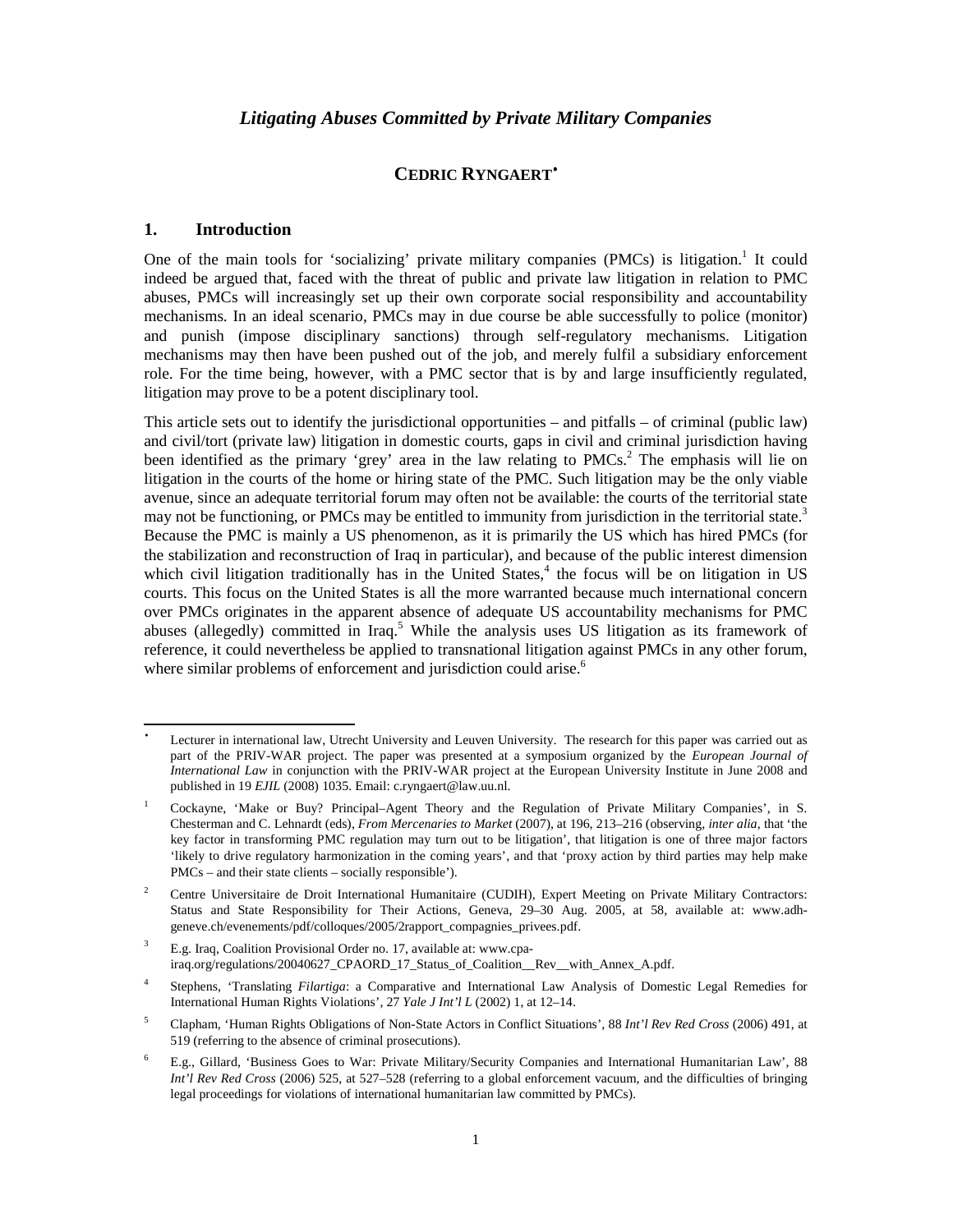As is well-known, US federal courts have served as fora for foreign torts in violation of international law, international human rights in particular, on the basis of the Alien Tort Claims Act (ATCA).<sup>7</sup> Since the 1990s, victims have increasingly used the ATCA against corporations in relation to their overseas activities.<sup>8</sup> Victims of PMC abuses abroad could well piggyback on this trend, and file a tort claim with a US federal court. Such claims against PMCs are considered to be viable,<sup>9</sup> and have indeed been filed, notably in the District Court for the District of Columbia.<sup>10</sup> Victims of alleged PMC abuses have also filed common law tort claims for wrongful death and fraud, as opposed to violations of international law, in US courts.<sup>11</sup>

The ATCA presents itself as a promising avenue for claims against PMCs, because the statute does not require that the violation have occurred in the US or that the plaintiff or defendant be a US citizen.<sup>12</sup> In practice, however, tort litigation against PMCs may be riddled with procedural and substantive problems. The analysis below will highlight the problems encountered by plaintiffs in such litigation, but will also identify the opportunities. While, for instance, it could be argued that corporations may not directly bear duties under international law, and could therefore not be held responsible under the ATCA, some violations may rise to the level of peremptory norms which *are* binding on any actor (Section 2). Also, while the complicated corporate structure of PMCs may allow the PMC to evade its responsibility, there are options to hold the PMC's parent corporation liable in the home state on the basis of failing in its duty of care *vis-à-vis* the other entities of the corporate group (which may have committed the abuses proper) (Section 3). Furthermore, a number of doctrines of jurisdictional restraint, in particular the political question doctrine and the defence of government contractor immunity, may prove to be daunting obstacles to successful litigation (Sections 6–7). However, the fact of a PMC working for the government does not necessarily raise political questions or impinge on uniquely federal interests.

This article does not limit itself to examining the role which tort litigation could play in socializing PMCs. It also looks at the exercise of criminal jurisdiction by the home or hiring state, not over the PMCs themselves, but over the employees who committed the abuses. Regrettably, criminal prosecutions have rarely been brought, for a variety of reasons, in particular political constraints and

<sup>7</sup> 28 USC § 1350.

<sup>8</sup> E.g., Londis, 'The Corporate Face of the Alien Tort Claims Act: How an Old Statute Mandates a New Understanding of Global Interdependence', 57 *Maine L Rev* (2005) 141. A leading corporate ATCA case is the case brought against the US corporation Unocal in relation to its activities in Burma/Myanmar. *Doe I v. Unocal Corp.*, 963 F Supp 880 (CD Cal. 1997); *National Coalition Government of the Union of Burma v. Unocal*, 176 FRD 329 (CD Cal. 1997); *Doe v. Unocal Corp.*, 27 F Supp 2d 1174 (CD Cal. 1998), aff'd 248 F 3d 915 (2001); *Doe I v. Unocal Corp.*, 110 F Supp 2d 1294 (CD Cal. 2000); *Doe I v. Unocal Corp.* 395 F 3d 3932 (9th Cir. 2002).

<sup>9</sup> Dickinson, 'Contract as a Tool for Regulating Private Military Companies', in Chesterman and Lehnardt, *supra* note 1, at 217, 236; Mongelard, 'Corporate Civil Liability for Violations of International Humanitarian Law', 88 *Int'l Rev Red Cross* (2006) 665, at 688–689.

<sup>10</sup> *Saleh et al. v. Titan Corp.*, 353 F Supp. 2d 1087 (DDC 2004); *Ibrahim et al. v. Titan Corp.*, 391 F Supp. 2d 10 (DDC 2005).

<sup>11</sup> Nordan v. *Blackwater Security Consulting, LLC*, 382 F Supp. 2d 801 (EDNC 2005)*;* Fisher v. *Halliburton*, 390 F Supp. 2d 610 (SD Tex. 2005)*;* Johnson v. *Halliburton*, No : EDCV05-265 (CD Cal., filed 29 Mar. 2005). These cases were brought by PMC employees against their employer. It may be noted, however, that in the *Saleh* and *Ibrahim* cases, which related to violations of third parties' rights, the plaintiffs also filed common law claims (assault and battery, wrongful death and survival, intentional infliction of emotional distress, and negligence): *Saleh et al. v. Titan Corp.*, *Saleh et al. v. Titan Corp.*, Case 1:05-cv-01165-JR, DDC 11 June 2007, at 2. After the court's dismissal of the ATCAbased claims, only the common law-based claims are still viable as we write. It is noted that, while ATCA claims can be brought by foreigners against other foreigners ('universal jurisdiction'), common law claims cannot: *ibid.*, at 20 (holding that 28 USC § 1332 'does not confer jurisdiction over suits by a group consisting of only foreign persons against another foreign person', in the case of CACI NV, incorporated in the Netherlands).

<sup>12</sup> Under the US Supreme Court's standard of *International Shoe Co v. Washington*, 326 US 310, 315 (1945), minimum contacts of the defendant with the US suffice for personal jurisdiction to obtain.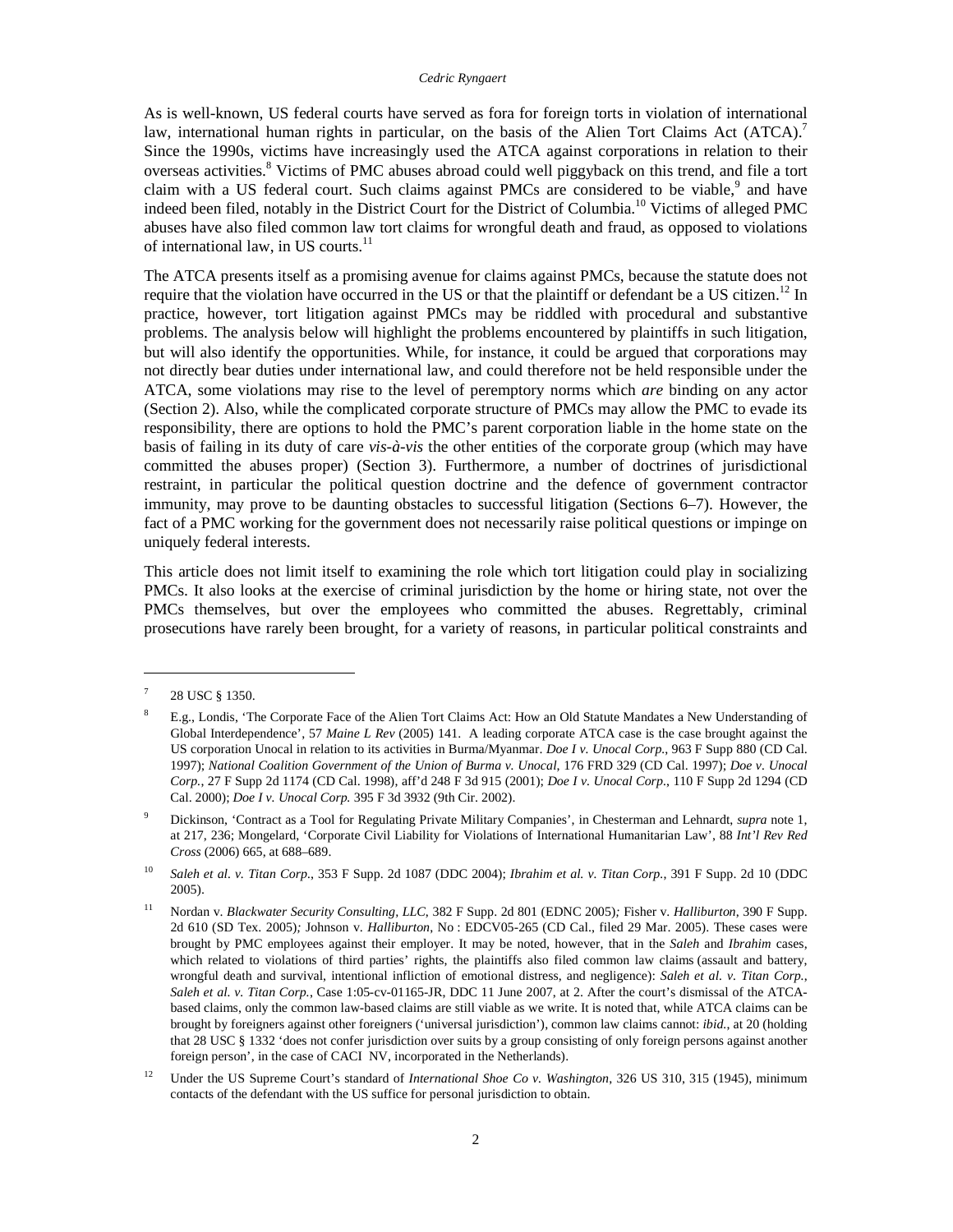evidentiary problems. In fact, however, abuses committed by PMC employees, whether those abuses qualify as war crimes or not, could be prosecuted under at least four US penal statutes (Section 4). What is needed for these statutes to be effective is political leadership, and some practical measures relating to investigation and prosecution. In this context, it could be contemplated to bring criminal prosecutions in courts established by the PMC's hiring state in the conflict zone (extraterritorial courts). This may reduce the practical problems of taking evidence overseas (Section 5).

#### **2. Corporate Human Rights Obligations under International Law**

Pursuant to the ATCA, victims may bring an action against a PMC for a tort committed in violation of international law. The problem is, however, that non-state actors, such as PMCs, are traditionally not considered as duty-bearers under international law.<sup>13</sup> Logically, therefore, they cannot commit a violation of international law. If PMCs, or their employees engage in acts of torture, they may not violate the international prohibition on torture, as only state agents can commit torture under international law.<sup>14</sup> This was recently confirmed in the ATCA cases brought by a number of plaintiffs against the PMC Titan.<sup>15</sup> In one of those cases, the court brushed aside the argument that Titan, being a corporation hired by the government, acted under colour of law, and could thus incur direct liability under international law.<sup>16</sup>

It is generally accepted, however, that, if the violation rises to the level of a violation of *jus cogens* or a peremptory norm of international law (e.g. the prohibition of genocide, war crimes, crimes against humanity), individuals or corporations may incur direct responsibility under international law.<sup>17</sup> This implies that only claims relating to *jus cogens* violations that are allegedly committed by PMCs may be actionable under the ATCA.

#### **3. Corporate Structure**

 $\overline{a}$ 

In transnational litigation against PMCs, additional problems may arise as a result of the corporate structure of the PMC. The PMC may set up foreign subsidiaries – these are separate legal entities – overseas, and thereby evade its legal responsibility: the principle of separate legal personality prevents abuses committed by those subsidiaries or their employees from being attributed to the parent

<sup>&</sup>lt;sup>13</sup> E.g. Report of the Special Representative of the UN Secretary General (SRSG Report), J. Ruggie, to the UN Human Rights Council, on the issue of human rights and transnational corporations and other business enterprises, 9 Feb. 2007, A/HRC/4/035, at 14, para. 44 ('[i]t does not seem that the international human rights instruments ... currently impose direct legal responsibilities on corporations').

<sup>&</sup>lt;sup>14</sup> This is explicitly stated in Art. 1 of the UN Convention Against Torture and Other Cruel, Inhuman or Degrading Treatment or Punishment (1984) (stating that '[f]or the purposes of this Convention, the term "torture" means any act ... inflicted by or at the instigation of or with the consent or acquiescence of a *public official or other person acting in an official capacity*') (emphasis added). See also the US Torture Convention Implementation Act, 18 USC § 2340(1) ('"torture" means an act committed *by a person acting under the color of law*') (emphasis added).

<sup>15</sup> *Ibrahim et al. v. Titan Corp.*, 391 F Supp. 2d 10, 14 (DDC 2005) ('the question is whether the law of nations applies to private actors like the defendants in the present case. The Supreme Court has not answered that question (*Sosa v. Alvarez-Machain*, 124 S Ct 2739, 2766, n. 20 (2004)) but in the DC Circuit the answer is no' – citing *Tel-Oren v. Libyan Arab Republic*, 726 F 2d 774, 791–795 (DC Cir. 1984); *Sanchez-Espinoza v. Reagan*, 770 F 2d 202 (DC Cir. 1985)).

<sup>16</sup> *Saleh et al*. *v. Titan Corp. et al.*, 436 F Supp. 2d 55, 58 (DDC 2006) (holding that 'there is no middle ground between private action and government action, at least for purposes of the Alien Tort Statute').

<sup>17</sup> SRSG Report, *supra* note 13, paras 19–32. See also the ATCA cases of *Presbyterian Church of Sudan* v. *Talisman Energy, Inc.*, 244 F Supp 2d 289, 305–306 (SDNY 2003); *Kadic v. Karadzic*, 70 F 3d 232, 241–242 (2d Cir. 1995).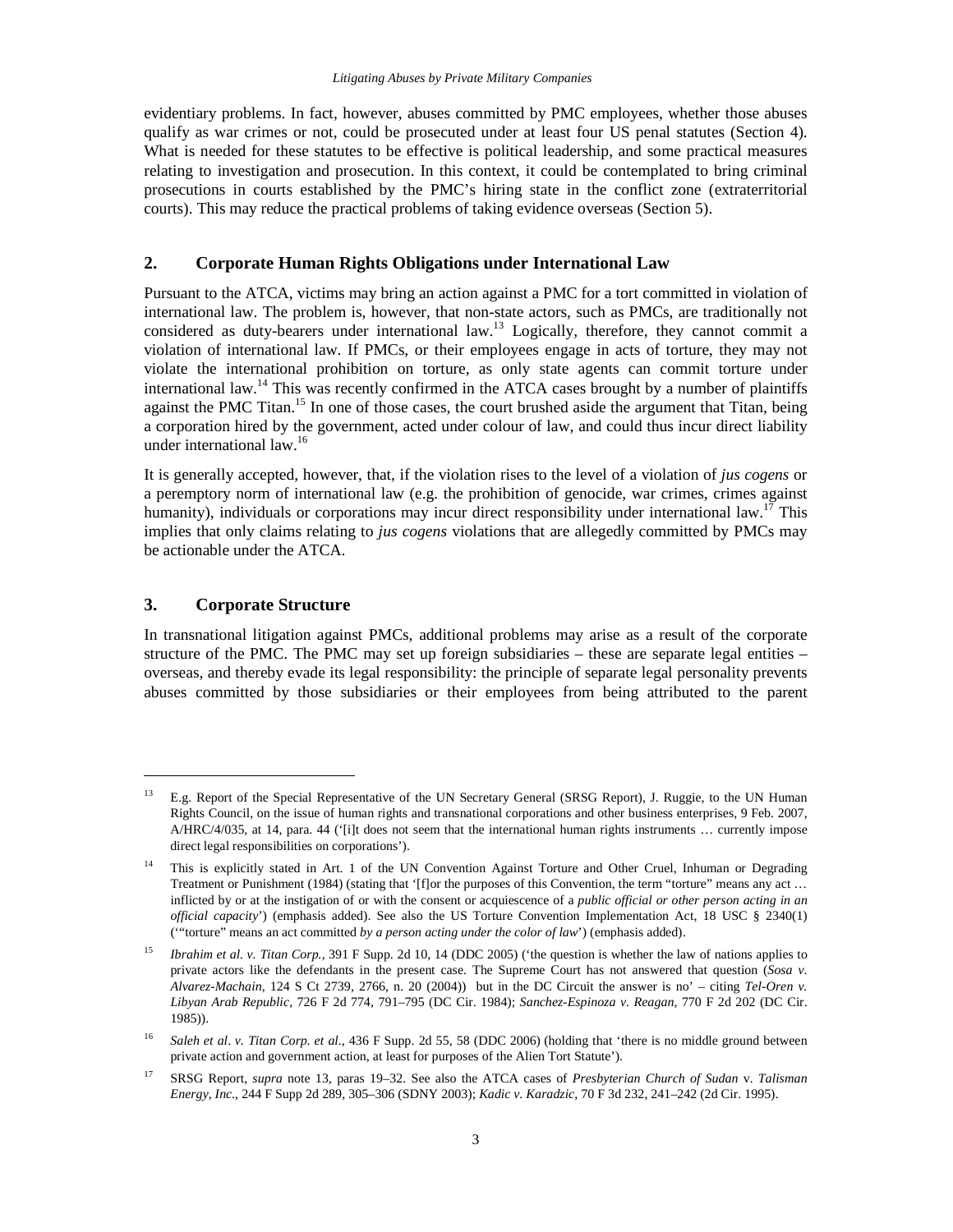corporation.<sup>18</sup> It is the parent corporation (incorporated in the forum) that will often be targeted by victims, since domestic jurisdiction will ordinarily not obtain over the foreign subsidiary in view of the latter's insufficient nexus to the forum, and since the victims tend to eye up the parent's assets located in the forum rather than the subsidiary's foreign (and often less valuable) assets.

Nonetheless, in a corporate configuration of a domestically incorporated parent and a foreign subsidiary which allegedly committed the abuses, the parent could incur direct legal responsibility for overseas abuses if violations of its duty of care (negligence) could be established, or if its subsidiary was merely its agent. In one of the US tort cases against PMCs, *Saleh v. CACI*, the plaintiffs relied on both negligence and agency to establish the liability of CACI International for the torts committed by its subsidiary CACI-PT.<sup>19</sup> Reliance on the parent corporation's duty of care has a number of advantages. A corporation's violation of its duty of care may be easier to prove than the criminal offence which was eventually committed (e.g. torture or murder).<sup>20</sup> Moreover, as I have argued elsewhere, reliance on negligence claims, in combination with universally accepted human rights standards, may ease concerns over the extraterritorial reach of a state's laws, as the parent's negligence has a direct territorial nexus.<sup>21</sup> Additionally, negligence claims may carry the promise of turning contractual, or even voluntary corporate commitments into hard legal tort obligations. In interpreting a PMC's duty of care, the judge may consider the PMC's contract with the hiring state, or the PMC's own code of conduct, as the standard of care which it has set for itself.<sup>22</sup> If the contract or the code of conduct refers to the company's respect for norms of human rights and humanitarian law throughout all its operations, those international law norms may be indirectly enforced through the vehicle of negligence, despite PMCs not incurring direct obligations under international law.<sup>23</sup>

It could be objected that the risk of those contractual or voluntary commitments hardening into enforceable legal norms could discourage PMCs from entering into contracts or from adopting codes of conduct. This risk should not be overstated, however, as it should not be forgotten that for a contract to be signed, it takes two to tango. The PMC never acts alone: it always works for a client. Such a client – the PMC's contracting party – may, and in the case

<sup>18</sup> Singer, 'War, Profits, and the Vacuum of Law: Privatized Military Firms and International Law', 42 *Columbia J Transnat'l L* (2003–2004) 521, at 536; Walker and Whyte, 'Contracting Out War?: Private Military Companies, Law and Regulation in the United Kingdom', 54 *Int'l Comp LQ* (2005) 651, at 687.

<sup>19</sup> *Saleh et al. v*. *Titan Corp. et al.*, 436 F Supp 2d 55, 59 (DDC 2006) ('plaintiffs have thrown together a number of claims that sound in negligence (knew or should have known, allowed employees to design illegal interrogation, failure to prevent or stop, etc., . . . ) or agency (CACI International "controlled" CACI-PT and acquired it to meet its own strategic goals …), none of which, even if proven, would "pierce the corporate veil" so as to make the corporate parents of CACI-PT liable for the torts of CACI-PT').

<sup>&</sup>lt;sup>20</sup> Compare, in relation to violations of a duty of care by the military, Gaston, 'Mercenarism 2.0? The Rise of the Modern Private Security Industry and Its Implications for International Humanitarian Law Enforcement', 49 *Harvard Int'l LJ* (2008) 221, at 247.

<sup>&</sup>lt;sup>21</sup> Wouters and Ryngaert, 'Litigation for Overseas Corporate Human Rights Abuses in the European Union: the Challenge of Jurisdiction', forthcoming in *George Washington Int'l L Rev* (2008).

<sup>22</sup> It should be noted, however, that courts may also resort to an analysis of the contract so as to *limit*, rather than expand, the liability of the PMC. In the *Titan* case, for instance, the District Court relied on the contract between the US Army and Titan ('Statement of Work'), in conjunction with the Army Field Manual, in order to ascertain whether Titan's interpreters were under the direct command and exclusive operational control of the military chain of command. As this was indeed the case, Titan was considered to enjoy government contract immunity, and Titan's motions for summary judgment were granted: *Saleh et al. v. Titan Corp.*, *Saleh et al. v. Titan Corp.*, Case 1:05-cv-01165-JR, DDC, 11 June 2007, at 10–21.

<sup>&</sup>lt;sup>23</sup> Also Dickinson, *supra* note 9, at 236 (submitting that enforcement of human rights values in litigation becomes more feasible through tort or contractual claims); Cockayne, *supra* note 1, at 207–208 (stating that 'voluntary norms are not "linked" to state enforcement power', and that 'many PMC codes of conduct … offer lip service to corporate social responsibility without teeth', but adding that they may get teeth when they 'incorporate existing control mechanisms', such as the Geneva Conventions).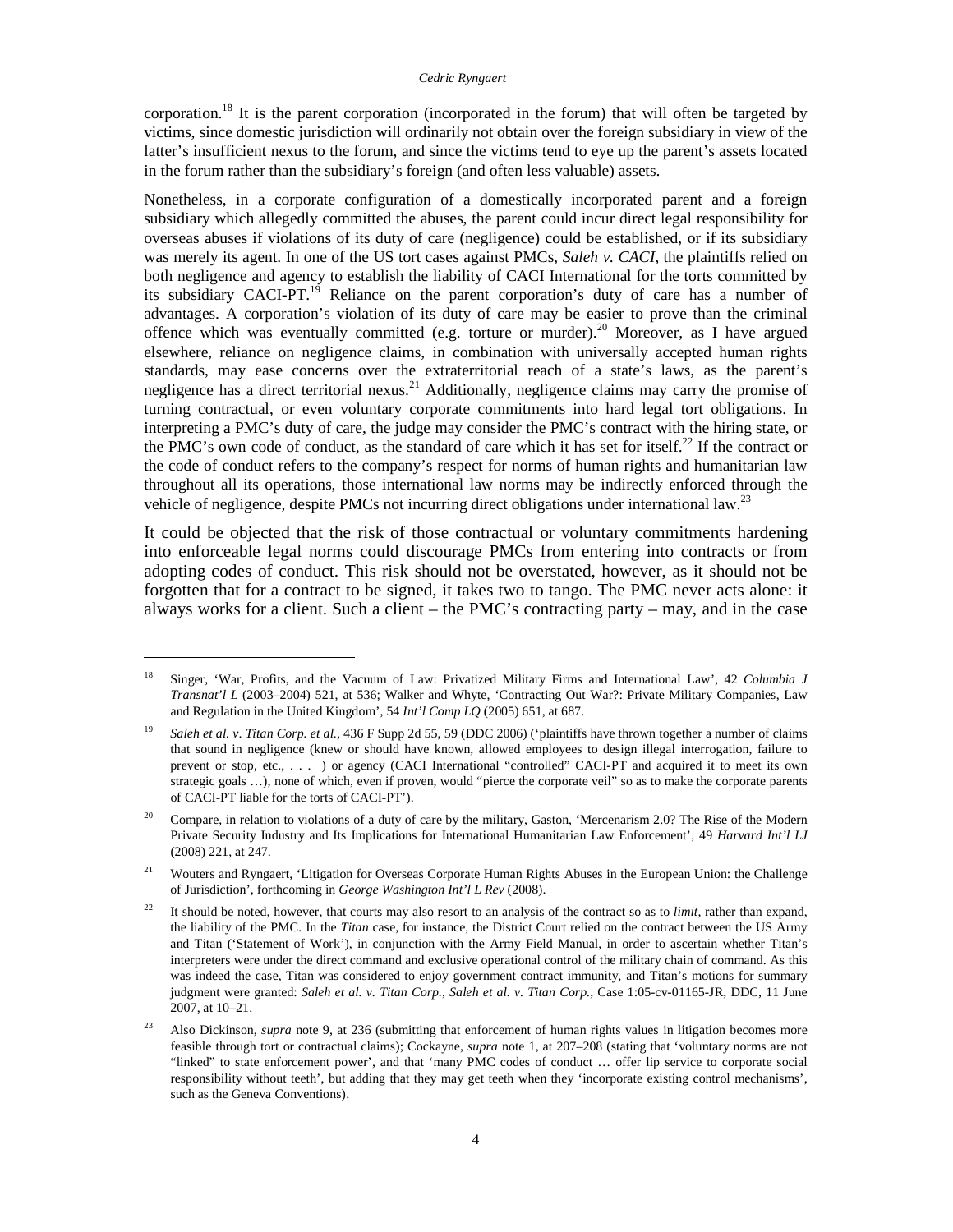of a state, it could be argued, *should*, <sup>24</sup> make the signing of the contract dependent on the inclusion of a human rights clause or on the adoption of a human rights code of conduct. Even if a PMC were to contract with a client which does not set high standards, it would still amount to sound business strategy for the PMC to commit itself to upholding human rights, since the absence of any human rights or humanitarian commitments risks tarnishing its reputation, with the attendant loss of future contract opportunities.<sup>25</sup>

#### **4. Extraterritorial Jurisdiction**

The violations which we are concerned with typically take place overseas. Litigating claims relating to extraterritorial violations in the PMC's home or hiring state raises a number of conceptual and practical questions. A first conceptual question relates to the sovereignty of the state where the violations have occurred: if a state exercises its jurisdiction over events which have occurred in another state, it risks unjustifiably interfering in the other state's domestic affairs, and thus violating the principle of non-intervention.<sup>26</sup> More particularly, as PMCs often play a vital role in post-conflict reconstruction in countries such as Iraq and Afghanistan, these countries may have an interest in shielding PMCs from litigation, *a fortiori* from litigation in foreign courts which they cannot control, for fear of compromising reconstruction plans.<sup>27</sup> This abstract concern over jurisdictional overreach is not entirely borne out in practice, however.<sup>28</sup> The US PMC Blackwater, for instance, was threatened with suspension of its licence by the Iraqi Government after the deaths of 17 Iraqis in an incident involving Blackwater staff guarding US officials in Baghdad in September  $2007$ ;<sup>29</sup> its contract was renewed in April 2008 only after the concerns of the Iraqi Government had been met.<sup>30</sup> It should be noted that PMCs such as Blackwater remain shielded from prosecution under Iraqi laws in matters relating to their contracts under Coalition Provisional Authority Order no.  $17<sup>31</sup>$  so that only litigation in the US, as the 'sending state', may in fact be a viable avenue.

#### *A. International Law Obligation or Authorization*

 $\overline{a}$ 

Sovereignty concerns will be eased if international law authorizes, or even obliges, states to exercise jurisdiction over particular offences. This is the case for grave breaches of the Geneva Conventions:

<sup>&</sup>lt;sup>24</sup> It could be argued that the state hiring a PMC may incur responsibility under international law for the abuses committed by the PMC if the state fails in its due diligence obligations *vis-à-vis* the PMC. See also Droege, 'Private Military and Security Companies and Human Rights: a Rough Sketch of the Legal Framework', Swiss Initiative on PMCs/PSCs, Workshop in Kusnacht, 16–17 Jan. 2006.

<sup>&</sup>lt;sup>25</sup> Compare Singer, *supra* note 18, at 545 (arguing that a PMC's corporate social responsibility commitments are a means to respectability and market domination).

<sup>26</sup> *Ibid*., at 536 (pointing out that 'few issues are more troublesome than an attempt by one state to exercise legal powers within another state's sovereign territory'); interview with Bearpark, 88 *Int'l Rev Red Cross* (2006) 449, at 455 (expressing concern over a home state 'legislating events that happen overseas').

<sup>&</sup>lt;sup>27</sup> E.g., Hays Parks, 'The Perspective of Contracting and "Headquarters" States', Swiss Initiative on PMCs/PSCs, Workshop in Kusnacht, *supra* note 24,, at 7 (submitting that the exercise of jurisdiction by home or hiring states 'could have a potential negative effect on Iraqi reconstruction').

<sup>28</sup> E.g., interview with Bearpark, *supra* note 26, at 454 (pointing out that the activities of PMCs may go against the wishes of the host state).

<sup>&</sup>lt;sup>29</sup> Christian Science Monitor, 18 Sept. 2007, available at: www.csmonitor.com/2007/0917/p99s01-duts.html.

<sup>30</sup> BBC News, 5 Apr. 2008, available at: http://news.bbc.co.uk/2/hi/americas/7331972.stm. The Iraqi opposition cried foul, however, accusing the Iraqi Government of caving in to US pressure: *ibid.* 

<sup>&</sup>lt;sup>31</sup> CPA Order 17, at para. 4 (stating that 'contractors shall not be subject to Iraqi laws or regulations in matters relating to the terms and conditions of their Contracts' without the permission of the sending state, with the sending state being defined in para. 1(5) of CPA Order 17).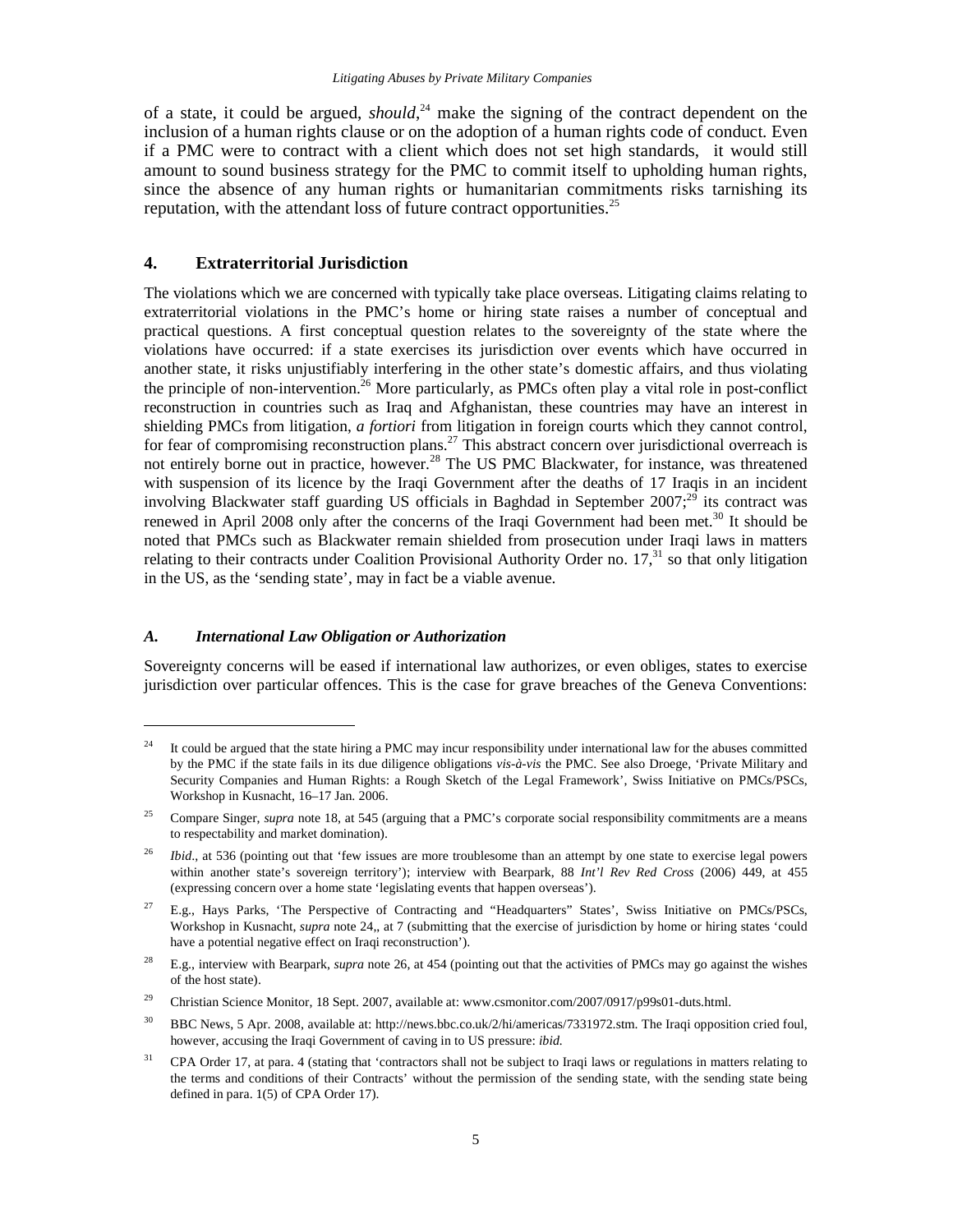any state (in whose territory they could be found) should either prosecute or extradite the presumed perpetrators of such breaches.<sup>32</sup> State practice as to this *aut dedere aut judicare* obligation is, however, uneven: states may not have adequately implemented the relevant provision of the Conventions,  $33$  or, if they have, state prosecutors may in practice have hardly acted upon their mandate to prosecute grave breaches. Questions arise, moreover, as to the applicability of the obligation to the PMCs themselves, as opposed to their employees.<sup>34</sup> The better argument probably is that the obligation does not extend to corporations, as these are not criminally liable in a number of states.

Also with respect to the exercise of jurisdiction over PMC abuses which cannot be characterized as crimes to which an *aut dedere aut judicare* obligation applies, sovereignty concerns will normally be overcome. The state on whose territory the PMC abuse has occurred will ordinarily not protest against the hiring state's prosecution of the alleged perpetrator of the abuse. The presence or absence of foreign protest is an important parameter in order to determine the legality of a state's jurisdictional assertion.<sup>35</sup> Even when the hiring state exercises jurisdiction over its foreign contractors, and a classic ground of jurisdiction could not be identified, protest is unlikely to arise, given the strong nexus which the hiring state has with its contractors – the nexus or interest requirement being the other salient parameter in order to determine jurisdictional lawfulness.<sup>36</sup>

#### *B. Domestic Law Authorization*

The main jurisdictional hurdle to a finding of (extraterritorial) jurisdiction is municipal rather than international. Although allowed to under international law, states may not have conferred on their courts the necessary jurisdiction over extraterritorial violations to prevent impunity from arising. The problem should not be overstated, of course, since many states provide for active personality jurisdiction, i.e. jurisdiction based on the nationality of the offender, over certain crimes.<sup>37</sup> In the US, however, the scope of the active personality principle is fairly limited.<sup>38</sup> This is problematic, because

<sup>&</sup>lt;sup>32</sup> Common Arts 49, 50, 129, and 146 of Geneva Conventions I, II, III, and IV. For war crimes other than grave breaches, the exercise of universal jurisdiction may be permissive and not obligatory. Art. 5.2 of the UN Torture Convention also requires states to exercise universal jurisdiction over presumed offenders if it does not extradite them, yet the scope of the Convention is limited to acts of torture committed by state agents (Art. 1). Contractors may not be characterized as state agents.

<sup>&</sup>lt;sup>33</sup> E.g. the United States: 18 USC § 2441(b), which provides for US jurisdiction over war crimes only if the perpetrator or the victim is a member of the Armed Forces of the United States or a national of the United States.

<sup>34</sup> CUDIH, *supra* note 2, at 46.

<sup>35</sup> C. Ryngaert, *Jurisdiction in International Law* (2008), at 33.

<sup>36</sup> *Ibid.*, at 31.

<sup>&</sup>lt;sup>37</sup> E.g., the English Offences Against the Person Act 1861 s. 9, which provides for active personality jurisdiction over murder. The exercise of active personality jurisdiction may extend to less serious crimes, although in that case it will often be subject to the requirement of criminalization in both the state of nationality and the territorial state. E.g., Art. e 5, 1, 2º of the Dutch Criminal Code; Art. 7 of the Preliminary Title of the Belgian Code of Criminal Procedure.

<sup>&</sup>lt;sup>38</sup> Historically, US active personality jurisdiction applied to crimes which threatened the very existence of the fledgling nation, such as treason (Act for the Punishment of Certain Crimes Against the United States, ch. 9, of 30 Apr. 1790), the crime of engaging in diplomatic correspondence with foreign governments (Act of 30 Jan. 1799, ch. 1, 1 Stat 613, codified as amended at 18 USC § 953 (1988) (Logan Act)), and, later, failure to register for military service (50 USC app. § 453 (1982) (Military Selective Service Act of 1982) and trading with the enemy (50 USC app. §§ 1–39, 41–44 (1982) (Trading with the Enemy Act of 1917). In the 20th century, the range of offences subject to active personality jurisdiction was extended to 'international offenses', i.e. offences covered by an international treaty, such as hostagetaking (Hostage Taking Act of 1984, 18 USC § 1203(b)(1)(A) (1988)), biological weapons terrorism (18 USCA § 175 (West Supp. 1991)), torture (Torture Convention Implementation Act, 18 USC § 2340), and war crimes (18 USC Section 2441(d)). Some common crimes were also made subject to active personality jurisdiction, e.g. 26 USC § 78201 (1988) (tax evasion), 18 USC § 1621 (1988) (perjury), 18 USC § 793–794 (1988) (espionage), 18 USC § 1082(a) (1982) (gambling).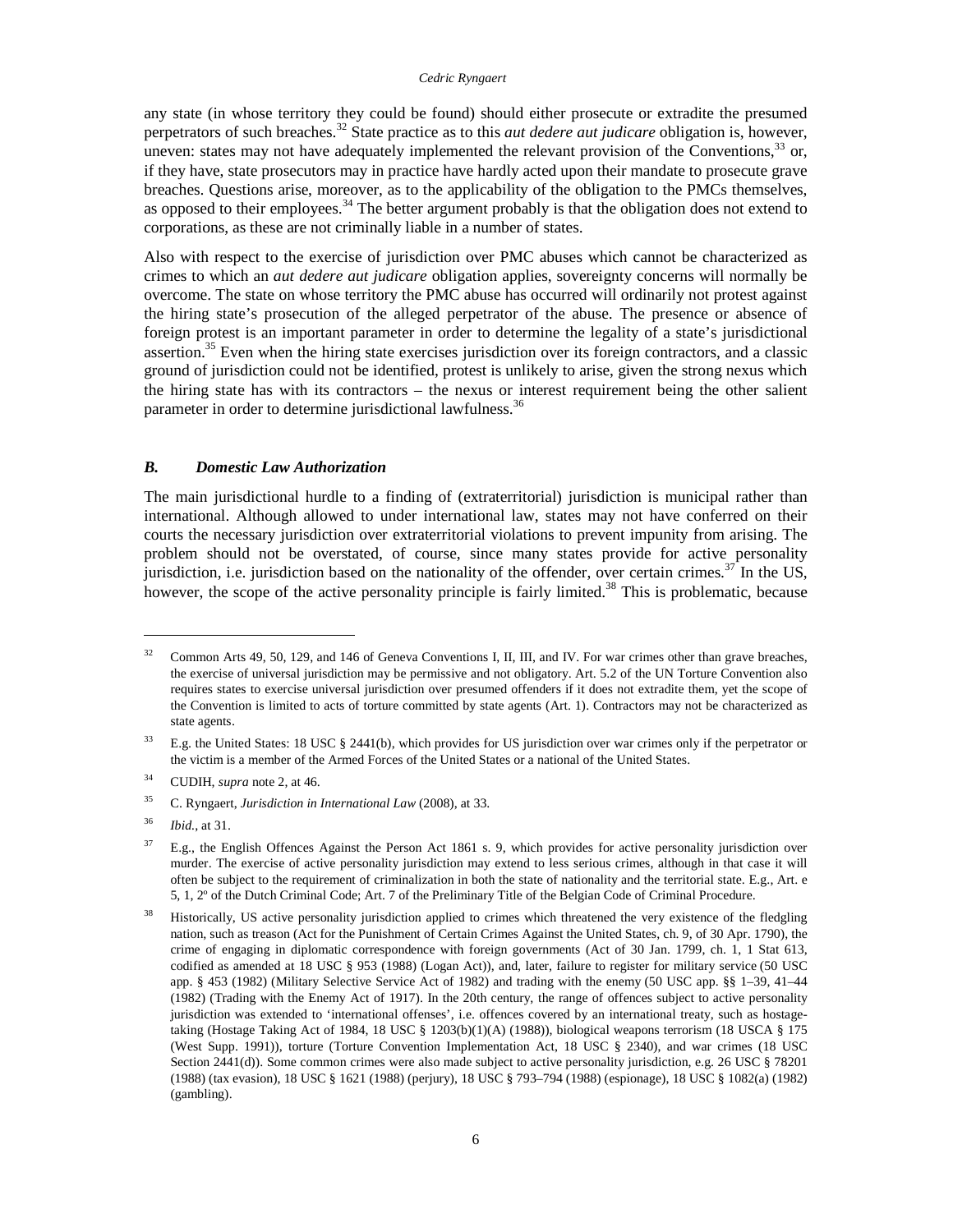many PMC abuses may precisely involve US nationals. The problem may be even more acute with regard to PMC abuses committed by non-nationals, but employed by or accompanying the armed forces of the hiring state. The Dutch Advisory Council on International Affairs, for instance, signalled the insufficiency of Dutch criminal law in this respect, $39$  but its concerns received short shrift from the Government.<sup>40</sup>

In the United States, domestic law authorization is actually rather satisfactory. For one thing, a number of specific US statutes relating to armed conflicts provide for US criminal jurisdiction over offences committed by US nationals. If the offence could be characterized as a war crime, US criminal jurisdiction over US nationals could readily be established under the 1996 War Crimes Act.<sup>41</sup> The War Crimes Act does not apply to abuses committed by US employees of PMCs that do not amount to war crimes as defined by US law, however. Many PMCs' abuses will indeed not be war crimes, or prosecutors may face difficulties in proving the charge of war crimes.<sup>42</sup> Yet, if committed at US facilities overseas which qualify as part of the special maritime and territorial jurisdiction of the US, US military jurisdiction obtains over such 'lesser' abuses.<sup>43</sup> This jurisdictional provision is useful for prosecuting abuses committed by PMCs' employees in US detention facilities, as illustrated by the conviction in 2007, on the basis of this provision, of David A. Passaro.<sup>44</sup> So far, this has been one of the few convictions of a PMC employee for abuses committed in Afghanistan or Iraq.

It is notable that the US nationality is not required under various US military statutes for prosecution to be initiated. US prosecution of PMC employees, both US *and foreign nationals*, <sup>45</sup> is, for instance, possible under the Military Extraterritorial Jurisdiction Act (MEJA)<sup>46</sup> and the Uniform Code of Military Justice (UCMJ).<sup>47</sup> Under the MEJA, federal jurisdiction obtains over offences committed by persons who are 'employed by or accompanying the armed forces' overseas that would be punishable by imprisonment for more than one year if committed within the special maritime or territorial jurisdiction of the United States.<sup>48</sup> PMCs hired by the US, and their employees, may be characterized

<sup>39</sup> Dutch Advisory Council on International Affairs, *Employing Private Military Companies. A Question of Responsibility*, advisory report no. 59, Dec. 2007, at 18–19, English version available at: www.aivadvies.nl/ContentSuite/upload/aiv/doc/webversie\_AIV\_59eng(1).pdf.

<sup>40</sup> Reaction of the Government to the Advisory Council's report, 25 Apr. 2008, at 11, available at: www.aivadvies.nl/ContentSuite/template/aiv/adv/collection\_single.asp?id=1942&adv\_id=2583&page=regeringsreacties &language=NL (English translation not yet available) (dismissing the Council's proposal to expand grounds for extraterritorial jurisdiction over civilian contractors).

<sup>&</sup>lt;sup>41</sup> The term 'war crime' is defined in 18 USC c  $2441(c)$ .

<sup>42</sup> Gaston, *supra* note 20, 246 (highlighting, on the basis of an interview with an official involved in the *Passaro* case (*infra* note 44), the additional burden of proof in war crimes trials in relation to the nature of the conflict and the status of the victim, e.g. as a prisoner-of-war).

<sup>43</sup> 18 USC § 7(9). The special maritime and territorial jurisdiction is defined as (A) the premises of United States diplomatic, consular, military, or other US Government missions or entities in foreign states, including the buildings, parts of buildings, and land appurtenant or ancillary thereto or used for purposes of those missions or entities, irrespective of ownership; and (B) residences in foreign states and the land appurtenant or ancillary thereto, irrespective of ownership, used for the purposes of those missions or entities or used by US personnel assigned to those missions or entities.

<sup>44</sup> Passaro was sentenced to 100 months for the assault on a detainee in Afghanistan on one count of felony assault resulting in serious bodily harm, and six months on the three remaining counts of misdemeanour simple assault: *United States v. Passaro*, No. 5:04-CR-211-1 (filed EDNC, 17 June 2004), available at: http://charlotte.fbi.gov/dojpressrel/2007/ce021307.htm.

<sup>&</sup>lt;sup>45</sup> It may be noted that in many other states, jurisdiction will extend only over offences perpetrated by their own nationals: Gaston, *supra* note 20, at 240–241.

<sup>46</sup> 18 USC §§ 3261–3267 (2000).

<sup>47</sup> 10 USC §§ 801–946.

<sup>48</sup> 18 USC § 3261.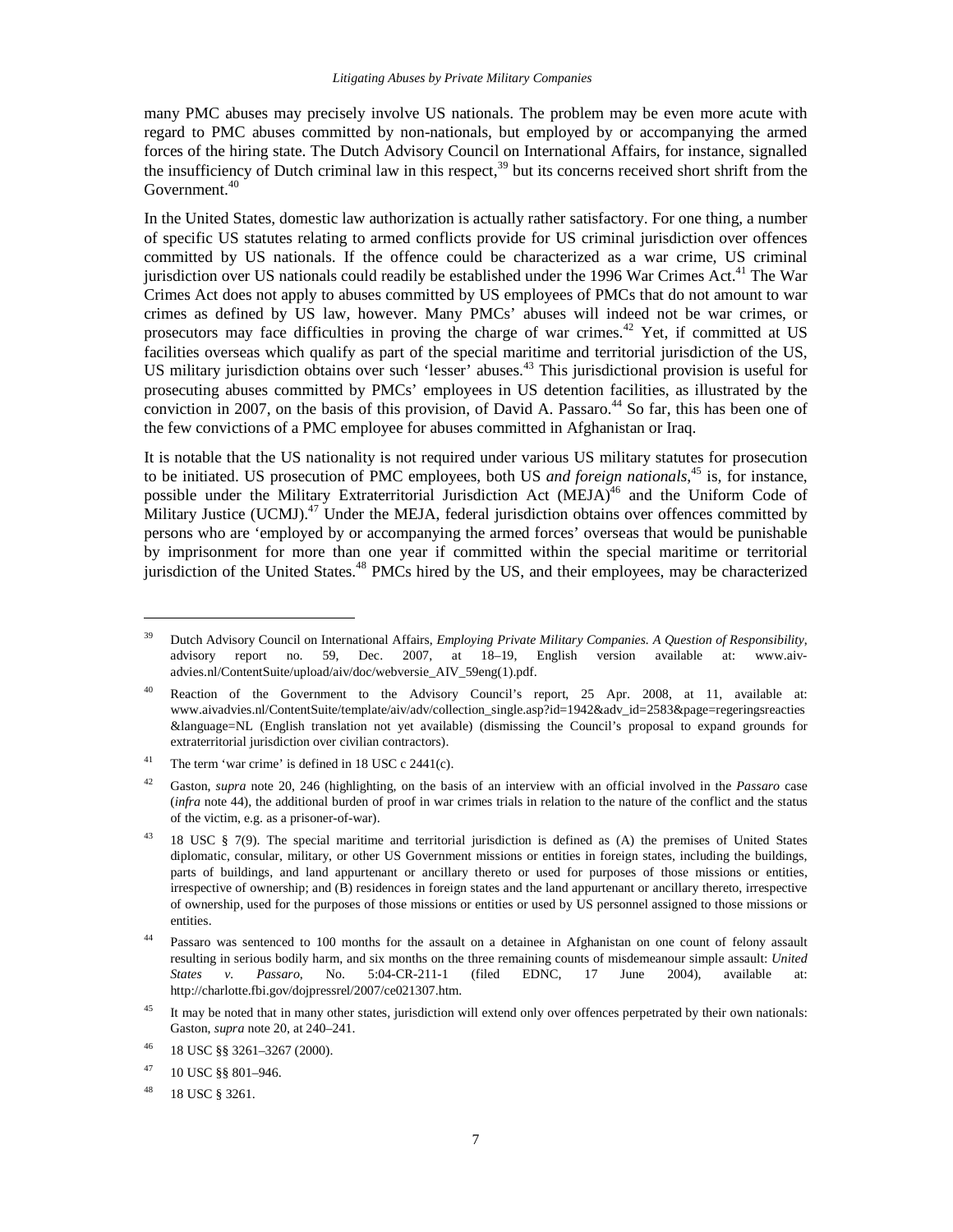as persons 'employed by or accompanying the armed forces'.<sup>49</sup> The scope of the MEJA is limited, however. Obviously, it does not apply to PMCs which do not accompany the US armed forces, but serve other clients, such as international organizations, private corporations, journalists, nongovernmental organizations, or other states' armed forces. This is in fact a problem that haunts all state regulatory efforts, and that is not easy to remedy.<sup>50</sup> Additionally, the MEJA does not apply to PMC employees who are nationals of or ordinarily resident in the host nation.<sup>51</sup> This excludes Iraqi and Afghan PMC employees who work in their own state. Finally, it only applies to Department of Defense (DOD) contractors (including subcontractors at any tier), employees of such (sub)contractors, and, in case of employment, to contractors from other federal agencies and 'any provisional authority', to the extent that their employment is related to the support of DOD missions overseas.<sup>52</sup> This implies that contractors working for other US agencies, e.g. the CIA, do not fall under the MEJA.<sup>53</sup> The MEJA has been successfully applied in a case against a civilian contractor working for the DOD in Baghdad, who was sentenced to 41 months in prison for possession of child pornography in  $2007$ .<sup>54</sup> However, lack of DOD implementation of the MEJA and prosecutorial passivity undercut the potential force of the MEJA. $55$ 

The Uniform Code of Military Justice (UCMJ) could be another promising tool for prosecuting PMC abuses. Somewhat similar to the MEJA, the UCMJ applies to 'persons serving with, employed by, or accompanying the armed forces outside the United States'.<sup>56</sup> The scope of UCMJ was recently widened: it no longer applies only in time of declared war, i.e. a war declared by Congress, but also to 'contingency operations'.<sup>57</sup> This makes it possible that abuses committed in the course of operations conducted in the framework of the global war on terror could also be prosecuted under the UCMJ.<sup>58</sup> The major impediment to successful prosecutions of PMC abuses under the UCMJ is, however, that presumed offenders are not tried by civilian courts, but by military courts (courts martial). A military trial of a PMC employee, who ordinarily qualifies as a civilian, is likely to be challenged on constitutional grounds because of lack of due process guarantees.<sup>59</sup> International human rights law

- $51$  18 USC § 3267(1)(c) and (2)(c).
- $52$  18 USC § 3267(1) and (2).

- <sup>54</sup> See www.usdoj.gov/usao/vae/Pressreleases/05-MayPDFArchive/07/20070525khannr.html.
- <sup>55</sup> Isenberg, 'A Government in Search of Cover. Private Military Companies in Iraq', in Chesterman and Lehnardt (eds), *supra* note 1, at 82, 92.
- <sup>56</sup> Art. 2(a)(11) UCMJ.
- $57$  To that effect, Art. 2(a)(10) UCMJ was amended by Section 552 of the John Warner National Defense Authorization Act for Fiscal Year 2007 (PL 109-364) ('FY07 NDAA'). See for criticism of the previous limited scope of the MEJA Isenberg, *supra* note 55, at 93.
- <sup>58</sup> A 'contingency operation' is defined in 10 USC § 101(a)(13) as 'an operation in which members of the armed forces are or may become involved in military actions, operations, or hostilities against an enemy of the United States or against an opposing military force'.
- <sup>59</sup> Compare *Reid v. Covert*, 354 US 1 (1957) (holding that Art. 2(11) of the Uniform Code of Military Justice cannot constitutionally be applied, in capital cases, to the trial of civilian dependants accompanying members of the armed forces overseas in time of peace): Congressional Research Service (CRS), Report for Congress, Private Security Contractors in Iraq: Background, Legal Status, and Other Issues, 11 July 2007, Order Code RL32419, at 21.

<sup>49</sup> 18 USC § 3267.

<sup>50</sup> Gaston, *supra* note 20, at 247, 248 (observing that 'regulation may only reach those [PMCs] directly contracted by states', and instead proposing enhanced internal controls by PMCs).

<sup>53</sup> An expansion of the scope of the MEJA was proposed by bill HR 369 (Price) – Transparency and Accountability in Military and Security Contracting Act of 2007. The bill covers contractors 'while employed under a contract (or subcontract at any tier) awarded by any department or agency of the United States, where the work under such contract is carried out in a region outside the United States in which the Armed Forces are conducting a contingency operation'.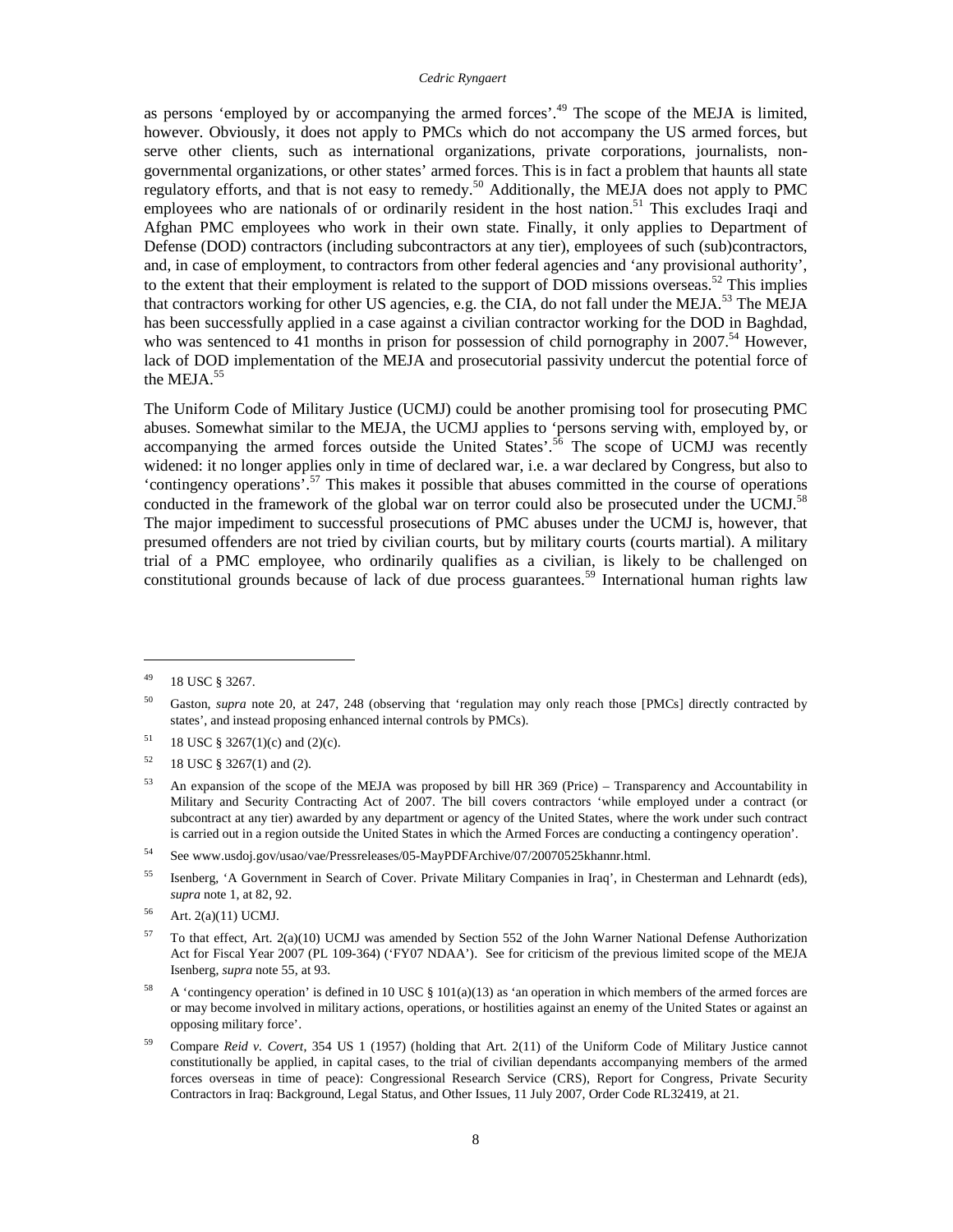may also militate against such a trial.<sup>60</sup> This implies that even zealous military prosecutors may have to back down in the face of the overriding due process rights of PMC employees.<sup>61</sup>

Quite clearly, the United States has not yet found the statutory silver bullet to bring PMC employees to account for abuses committed overseas.<sup>62</sup> It has been demonstrated that prosecutions of PMC employees for overseas abuses could be based on several statutes, but that almost no prosecutions have in fact been brought. It is hardly conceivable that, in view of the sheer number of PMCs active in Iraq, no abuses have occurred, so that the absence of prosecution is attributable to other factors. Prosecutorial reticence may be informed by due process concerns over the military prosecution of civilian contractors, but, so it seems, mainly by political reasons (a desire to protect the sorely needed services of PMCs in conflict zones in which the US has a stake), and practical problems.

### *C. Practical Problems*

 $\overline{a}$ 

Possibly the main practical challenge to the exercise of jurisdiction over PMC abuses is the difficulty of obtaining evidence overseas.<sup>63</sup> Evidentiary problems have complicated, and even made impossible, many a suit or prosecution in relation to foreign events.<sup>64</sup> However, practice shows that cooperation between the forum state and the territorial state, where most of the evidence is ordinarily located, may go a long way to making extraterritorial litigation successful.<sup>65</sup> Nevertheless, even if evidence can be obtained through cooperation, the costs of gathering and producing evidence may be prohibitively high. While the extra costs of sending investigative commissions could be kept to a minimum if the PMC's hiring state were present in the territorial state, the costs of staging a successful trial will tend to spiral: witnesses will have to be flown in, many documents will have to be translated, and prosecutors and attorneys may have to spend additional man-hours to come to grips with a subjectmatter with which they are not familiar. In civil trials, these costs will normally be borne by the parties, which renders a successful outcome of such trials even more unlikely. For the PMC's hiring state, however, the cost factor does not appear to be a valid excuse for not urging prosecutors to

<sup>60</sup> CUDIH, *supra* note 2, at 60; Droege, *supra* note 24, at 6 (with references to relevant case law in n. 14).

 $61$  In favour of courts-martial jurisdiction over PMC abuses, however, is Peters, 'On Law, Wars, and Mercenaries: the Case for Courts-martial Jurisdiction over Civilian Contractor Misconduct in Iraq' [2006] *Brigham Young U L Rev* 367.

 $62$  This panoply of statutes makes it rather unclear on what legal basis a prosecution for PMC abuses should best rest. See also Isenberg, *supra* note 55, at 88.

<sup>63</sup> Walzer, 'Mercenary Impulse. Is There an Ethics that Justifies Blackwater?', *The New Republic*, 12 Mar. 2008; Cockayne, *supra* note 1, at 200.

<sup>64</sup> The prosecution of Passaro, the PMC employee convicted of abuses in Afghanistan (*supra* note 40) was in fact possible only because 'the key Afghan witness was willing and able to travel to the United States, and other witnesses who could testify as to the body … were U.S. citizens who could be subpoenaed': Gaston, *supra* note 20, at 216, information obtained through an interview with an official involved in the Passaro prosecution.

<sup>65</sup> E.g., the prosecution of the 'Butare Four' in Belgium for their participation in the Rwandan genocide: Reydams, 'Belgium's First Application of Universal Jurisdiction in the "Butare Four" Case', 1 *J Int'l Criminal Justice* (2003) 428. The prosecution of Rwandan criminals in Belgium was facilitated by the presence of Belgian military personnel in Rwanda at the time of the genocide, and in particular by the cooperation of the Rwandan government, which had overthrown the extremist Hutu regime held responsible for the 1994 atrocities. Rwandan cooperation was crucial for the prosecution of Rwandan criminals in Belgium in terms of field and cultural knowledge and the possibility of taking evidence in the witnesses' language. Rwandan police officers assisted Belgian judges and investigators under Rwandan procedure. Taking evidence in the original language limited subsequent challenges to the translation: Vandermeersch, 'Prosecuting International Crimes in Belgium', 3 *J Int'l Criminal Justie* (2005) 400, at 412–413.

See also the prosecution of Zardad for crimes of torture committed in Afghanistan by the Central Criminal Court London: *R v*. *Zardad*, 5 Oct. 2004. In the *Zardad* case, witnesses testified via live video-link from Afghanistan, a procedure which guaranteed the defendant's right to cross-examination. Zardad was also entitled to legal aid, which enabled his lawyer to supervise the prosecution's investigative work in Afghanistan: Human Rights Watch, *Universal Jurisdiction in Europe: The State of the Art*, xviii, No. 5(D), June 2006, at 100.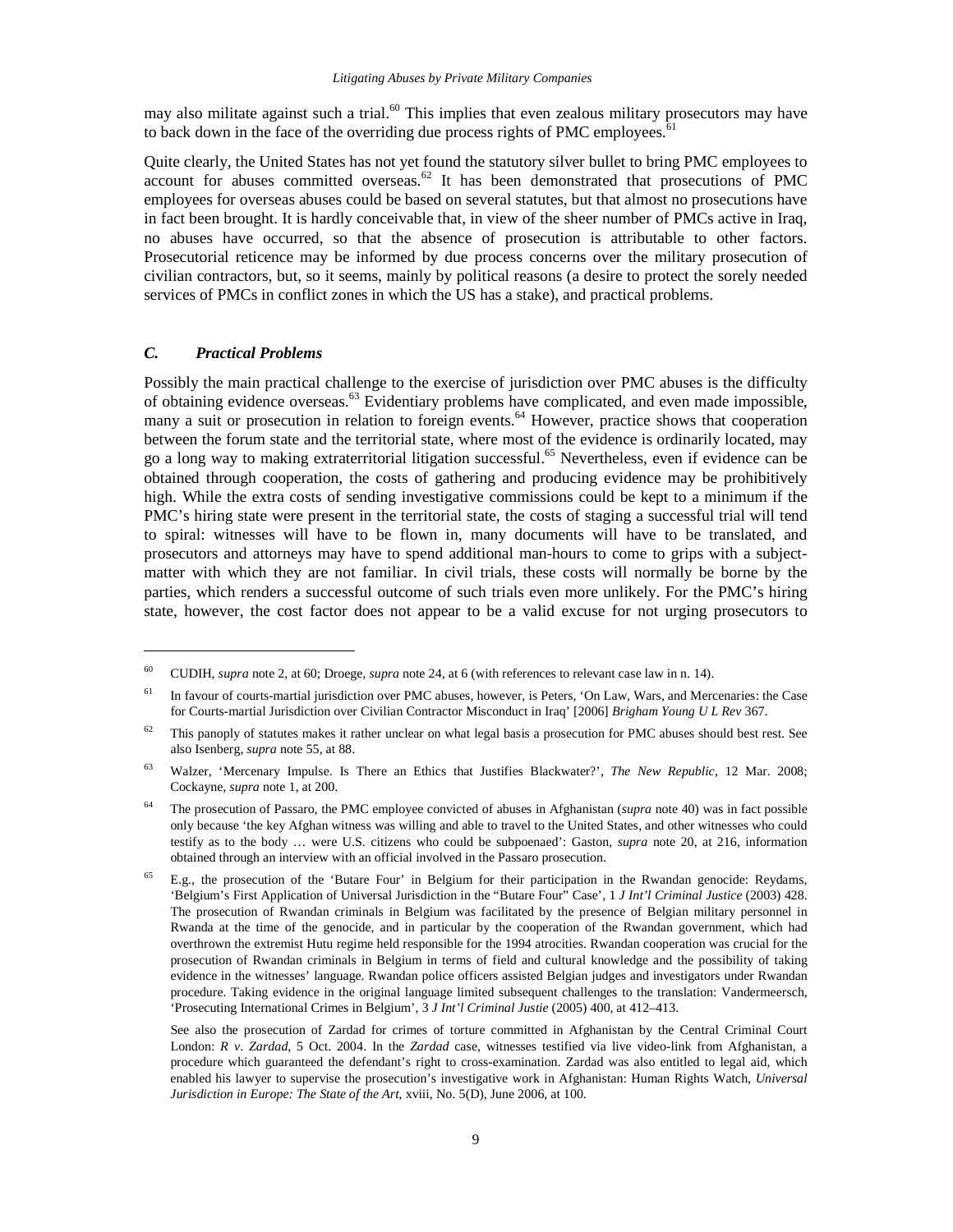initiate criminal proceedings against PMC employees suspected of having committed abuses. Any non-action in the face of abuses of international law risks engaging the international responsibility of the hiring state. $66$ 

Another major practical impediment to extraterritorial litigation against PMCs is the problem of detecting PMC abuses. If abuses cannot be detected or the perpetrators cannot be identified, obviously, no civil suit or criminal prosecution can be brought. As PMCs often conduct their operations in farflung conflict zones with weak governments or social control and little media attention, the problem of detection should not be underestimated.<sup>67</sup> Although (sub)contractors working for the US Department of Defense (DOD) may be required to report any reportable incident,<sup>68</sup> there is little evidence of contractors actually complying with that obligation. Moreover, the government itself may be falling far short of its own obligations of monitoring PMC activities.<sup>69</sup> It has even been argued that the lack of monitoring, and the attendant shielding of contractors from accountability, may be a deliberate strategy of the government.<sup>70</sup> In order to remedy the problem of insufficient monitoring, it has been proposed to task embassy personnel with increased supervision of the activities of the PMCs hired by the government, $\frac{71}{1}$  and to hire more 'contracting officer's representatives' – these are the government supervisors of contracted work.<sup>72</sup> The increased monitoring costs could possibly be borne, at least in part, by the PMCs themselves,<sup>73</sup> although obviously, to the extent that PMCs are hired by states, those costs will be passed on to the government. Whatever the practical solution, while the same level of detection of abuses as in a purely domestic context may not be feasible, there is a strong legal case for requiring that a state which has effective control or even decisive influence over foreign territory where PMCs are active, put in place effective mechanisms for detecting PMC abuses.<sup>74</sup>

<sup>&</sup>lt;sup>66</sup> Compare CRS, *supra* note 59, at 17 (arguing that impunity for abuses committed by civilian contractors accompanying the US armed forces may arise, even though the US, as the hiring state, may have a duty to investigate and prosecute such abuses).

<sup>67</sup> Singer, *supra* note 18, at 536; Walker and Whyte, *supra* note 18, at 661.

DOD Directive 2311.01E of 9 May 2006 (cancelling DOD Directive 5100.77), defining a reportable incident as any 'possible, suspected, or alleged violation of the law of war, for which there is credible information, or conduct during military operations other than war that would constitute a violation of the law of war if it occurred during an armed conflict'.

<sup>69</sup> Isenberg, *supra* note 55, at 87 (citing the scandal at the US-run prison of Abu Ghraib, where at least 37 interrogators from PMCs worked). Under-monitoring may be caused or exacerbated by the existence of different principals of the PMC (e.g. the hiring state and its different entities, the territorial state, the PMC's home state ...), who all have an incentive to allow some other principal to bear the transaction costs of monitoring and sanctions (i.e. the problem of free-riding): Cockayne, *supra* note 1, at 211–212.

<sup>70</sup> *Ibid.,* at 206.

<sup>&</sup>lt;sup>71</sup> Swiss Federal Department of Foreign Affairs, Expert Meeting of Governmental and Other Experts on Private Military and Security Companies, 13–14 Nov. 2006, Montreux, Switzerland,, Chair's Summary, 22 July 2007, at 6. Singer, *supra* note 1, at 539 ('U.S. embassy officials in the contracting country are charged with general oversight, but no official actually has a dedicated responsibility to monitor the firms or their activities').

<sup>72</sup> It has been noted, however, that the number of contracting officer's representatives has actually *decreased* over the last few years, even if the number of PMCs has exponentially risen: CRS, *supra* note 59, at 29. A recent bill has proposed that the FBI establish a 'Theater Investigative Unit' for each contingency operation in which covered contract personnel are working to investigate suspected misconduct. Additionally, the Department of Justice Inspector General should report to Congress within 30 days of enactment on the investigation of abuses alleged to have been committed by contract personnel: bill HR 2740 (Price) – MEJA Expansion and Enforcement Act of 2007.

<sup>73</sup> Cockayne, *supra* note 1, at 206.

<sup>74</sup> Compare Gaston, *supra* note 20, arguing, at 237, that '[b]ecause they have fewer incentives to establish the same rigorous accountability and oversight measures that they use for their professional militaries and that may prevent many international humanitarian law violations', but at the same time proposing, at 243, 'an [international humanitarian law] principle requiring states that used nonstate actors as complements to military operations to establish oversight and control mechanisms that would ensure their compliance with international and domestic laws to the extent possible'.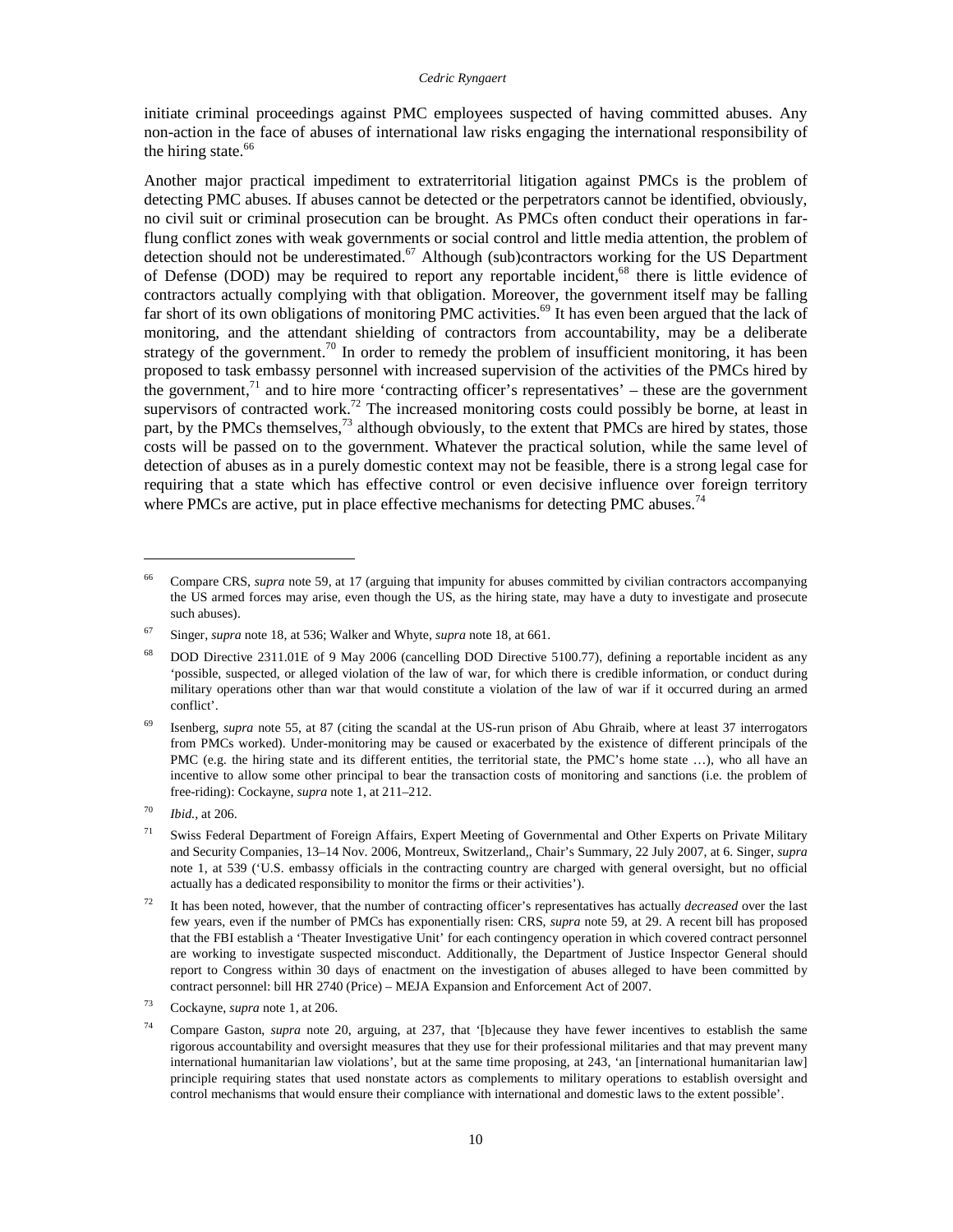## **5. Extraterritorial Courts**

So far, it has been analysed how extraterritorial *jurisdiction* by national courts, with an emphasis on the courts of the PMC's home and hiring state, could be exercised over abuses committed by PMCs. This section will turn its gaze toward the establishment of extraterritorial *courts* by the PMC's home or hiring state, in the host state, i.e. where the abuses are committed. The advantage of setting up extraterritorial courts in the conflict zone itself, close to the crime scene, is that evidentiary problems could be reduced to a minimum, thereby allowing for swift justice.

Extraterritorial courts already exist: the United Kingdom deploys Standing *Civilian* Courts with its armed forces abroad,<sup>75</sup> where the armed forces have permanent bases (Germany, Cyprus). These courts could offer an abstract model for bringing PMC employees to justice, as these courts have the mandate to bring to justice any civilian 'who is employed in the service of that body of the forces or any part or member thereof, or accompanies the said body or any part thereof'.<sup>76</sup> It is not entirely clear, however, whether all PMCs hired by the armed forces could be characterized as civilian contractors within the purview of the Standing Civilian Courts. And, of course, employees of PMCs who do not work for the armed forces are not subject to the jurisdiction of those courts.<sup>77</sup> The number of offences over which the Standing Civilian Courts have jurisdiction is, moreover, limited: the jurisdiction of the Courts extends only to minor offences over which a UK magistrates' court has jurisdiction.<sup>78</sup> and the punishments which it may award are limited to imprisonment for a term not exceeding six months and a fine not exceeding  $£5,000.^{79}$  Over major human rights abuses, accordingly, the Standing Civilian Courts do not have jurisdiction.

In spite of the jurisdictional limitations of the UK Standing Civilian Courts, they provide some inspiration for trying PMC employees; given such courts' (possible) proximity to the crime scene, they increase the chances of efficient and successful prosecutions of PMC abuses, $\frac{80}{30}$  all the more so if enforcement agencies commit themselves to more thorough monitoring of PMC conduct in the conflict zone.<sup>81</sup> For some states, the US in particular, however, extraterritorial courts may not be a feasible alternative, because the trial of civilians by such courts may fall foul of constitutional due process guarantees.<sup>82</sup> Nonetheless, the Deputy Secretary of Defense instructed US military commanders on 25 September 2007 to conduct on the ground 'the basic UCMJ pretrial process and trial procedures currently applicable to the courts-martial of military service members'.<sup>83</sup>

<sup>&</sup>lt;sup>75</sup> The Standing Civilian Courts were created by the Armed Forces Act 1976 c. 52. Pursuant to s.  $6(2)(3)$ , '[i]f the court administration officer thinks it expedient in the interests of justice, he may, after consultation with the Judge Advocate General or his deputy, direct the court to sit at such place outside its area and outside the United Kingdom for such purpose and upon such terms, if any, as he thinks fit'. Also Standing Civilian Courts Order, 1997, UK SI No. 172; Standing Civilian Courts Order (Amendment), 1997, UK SI No. 1534.

<sup>&</sup>lt;sup>76</sup> Armed Forces Act 1976, s.  $6(1)$ , in conjunction with Army Act 1955, c. 18, s. 209(1).

 $77$  It has been proposed to remedy this limitation, and to widen the Standing Civilian Courts' jurisdiction to include all PMCs' employees performing a military function: CUDIH, *supra* note 2, at 59.

<sup>78</sup> Armed Forces Act 1976, s. 7.

<sup>79</sup> *Ibid.*, s. 8(1).

<sup>&</sup>lt;sup>80</sup> The average period between an offence being committed and the date of a trial in a subsequent Standing Civilian Court of the Army is 8 months for first hearing (a guilty plea) and 10 months for second hearing (not guilty plea). For Royal Air Force (RAF) Standing Civilian Courts, this is 6 months for first hearing and 9 months for second hearing: UK HC, Written Answers, 2 Feb 2000, Col: 592W, available at: www.parliament.the-stationeryoffice.co.uk/pa/cm199900/cmhansrd/vo000202/text/00202w03.htm.

<sup>81</sup> *Supra* sect. 3(c), *in fine*.

<sup>82</sup> *Supra* sect. 3(b).

<sup>83</sup> Deputy Secretary of Defense, 'Management of DOD Contractors and Contractor Personnel Accompanying U.S. Armed Forces in Contingency Operations Outside the United States', 25 Sept. 2007, available at: www.aschq.army.mil/gc/files/DepSecDef%20Memo%20Mgt%20of%20Contractors%2025Sep07.pdf.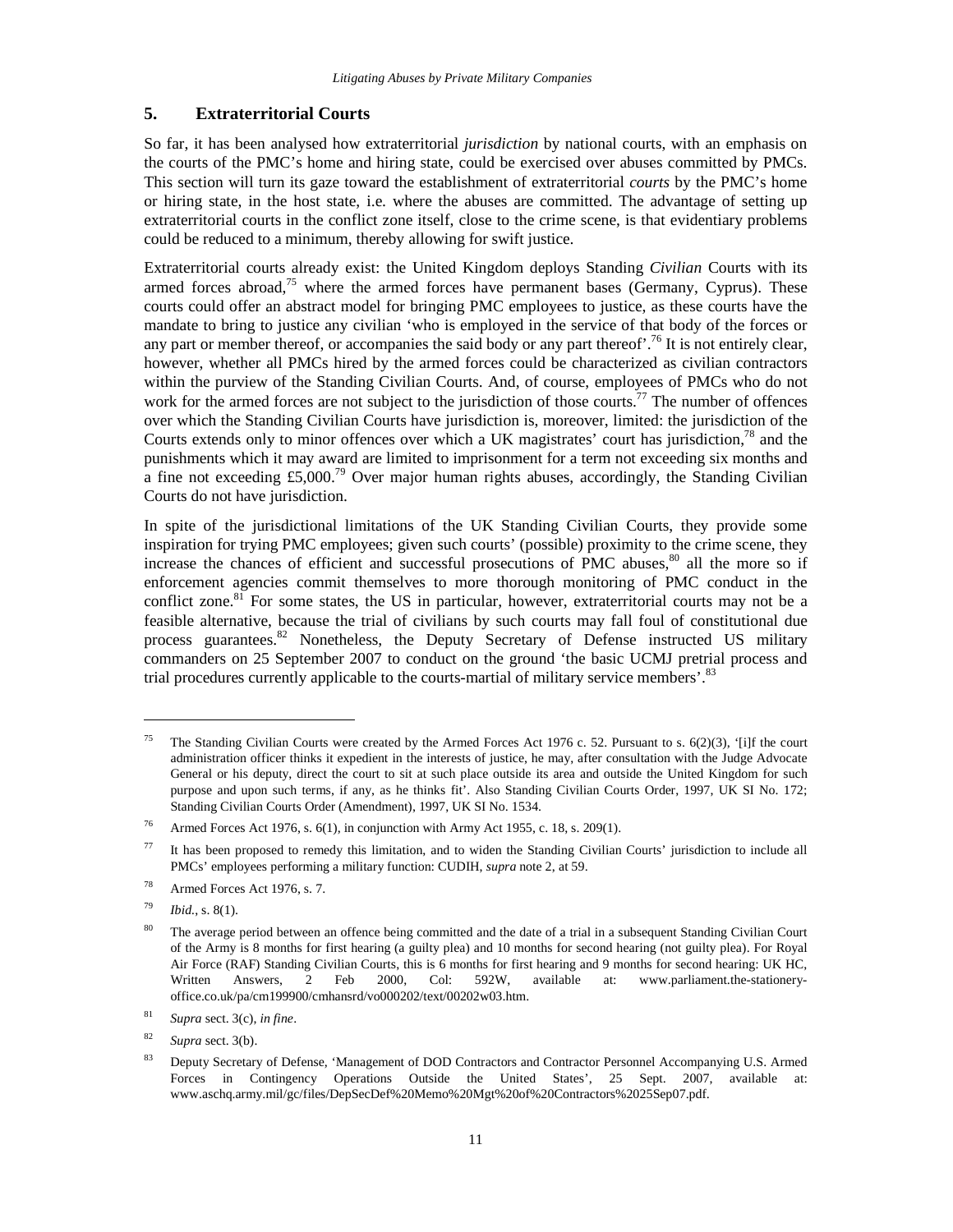Although the establishment of extraterritorial courts may conjure up images of Western colonialism and imperialism, it should be kept in mind that the rationale of courts set up to try PMC abuses differs from the rationale of the Western extraterritorial courts that were not uncommon until the early twentieth century. Whereas the latter were set up, often under unequal treaties between Christian and non-Christian states, to shield Christian nationals from suit in 'barbarous' courts, $84$  the former are – or rather, should be – established to prevent impunity for abuses, impunity which is at a risk of arising from the weakness, or even absence, of competent territorial courts. In practice, of course, unequal power relationships between 'sending states' (e.g. the United States) and 'host states' (e.g. Iraq) may spawn agreements or orders of which the primary aim appears to be shielding persons from prosecution rather than preventing impunity.<sup>85</sup>

## **6. Political Question Doctrine**

Prosecutors will ordinarily bring criminal cases against PMCs or their employees only if such cases do not jeopardize the political and foreign policy objectives of the political branches. This prosecutorial cautiousness may, as noted in Section 4, harm the interests of justice. Civil cases, however, are typically brought by private plaintiffs who have no interest whatsoever in protecting the political branches from embarrassing suits. This means that the *courts* may be called on to rely on a doctrine of restraint so as to limit the political fall-out of entertaining civil claims. In the United States, this doctrine is known as the 'political question doctrine'.<sup>86</sup> In ATCA cases, the doctrine is routinely invoked by defendants. $87$  Because the activities of PMCs are often closely linked to the war effort and the combat operations of the United States, which are in essence political acts,<sup>88</sup> political questions may easily arise in litigation against PMCs. However, disputes connected to 'combat' and involving PMCs are not automatically non-justiciable under the political question doctrine.<sup>89</sup> They may clearly *be* justiciable if the defendant PMC's actions violated US policy; this will normally be the case in fact.<sup>90</sup> The doctrine might nevertheless be applicable if some official complicity of the state in the acts of the defendant could be established.<sup>91</sup> Plaintiffs may therefore be well-advised to steer clear of arguments that the state is complicit in the PMC's abuses. However, while they may avoid application of the political question doctrine by arguing that the PMC or its employees committed the abuses without any state involvement, their claims risk being dismissed under ATCA for failure to state a claim, on the ground that private actors cannot violate the law of nations.<sup>92</sup> For plaintiffs in ATCA cases, this is a veritable Catch 22.

<sup>84</sup> On such treaties with China see, e.g., G.W. Keeton, *The Development of Extraterritoriality in China* (1928). Extraterritoriality in China was abolished from 1930 onwards. On the legal consequences of the abolition see Wright, 'Some Legal Consequences if Extraterritoriality is Abolished in China', 24 *AJIL* (1930) 217.

<sup>&</sup>lt;sup>85</sup> In view of the poor record of US prosecutions of abuses committed by PMCs, or of US service-members for that matter, CPA Order 17, which was not revoked by the Iraqi Government and which immunizes contractors from suit in Iraqi courts, could arguably be qualified as such an order.

<sup>86</sup> See the seminal case of *Baker v. Carr*, 369 US 186 (1962).

<sup>87</sup> E.g. *Sarei v*. *Rio Tinto PLC*, 221 F Supp. 2d 1116, 1181–1182 (CD Cal. 2002).

<sup>88</sup> Clausewitz indeed famously described war as 'the continuation of politics (*Politik*) by other means': C. von Clausewitz, *On War* (ed. and trans. M. Howard and P. Paret, 1993), Bk I, Chap. I, Sect. 24.

<sup>89</sup> *Ibrahim et al. v. Titan Corp.*, 391 F Supp 2d 10, 15 (DDC 2005) ('[a]n act for damages arising from the acts of private contractors and not seeking injunctive relief does not involve the courts in "overseeing the conduct of foreign policy or the use and disposition of military power"'), citing *Luftig v*. *McNamara*, 373 F 2d 664, 666 (DC Cir. 1967).

<sup>90</sup> *Ibrahim et al. v. Titan Corp.*, *supra* note 89, at 16.

<sup>91</sup> *Saleh et al. v. Titan Corp.* 436 F Supp 2d 55, at 58 ('the more plaintiffs assert official complicity in the acts of which they complain, the closer they sail to the jurisdictional limitations of the political question doctrine').

<sup>92</sup> Sect. 1.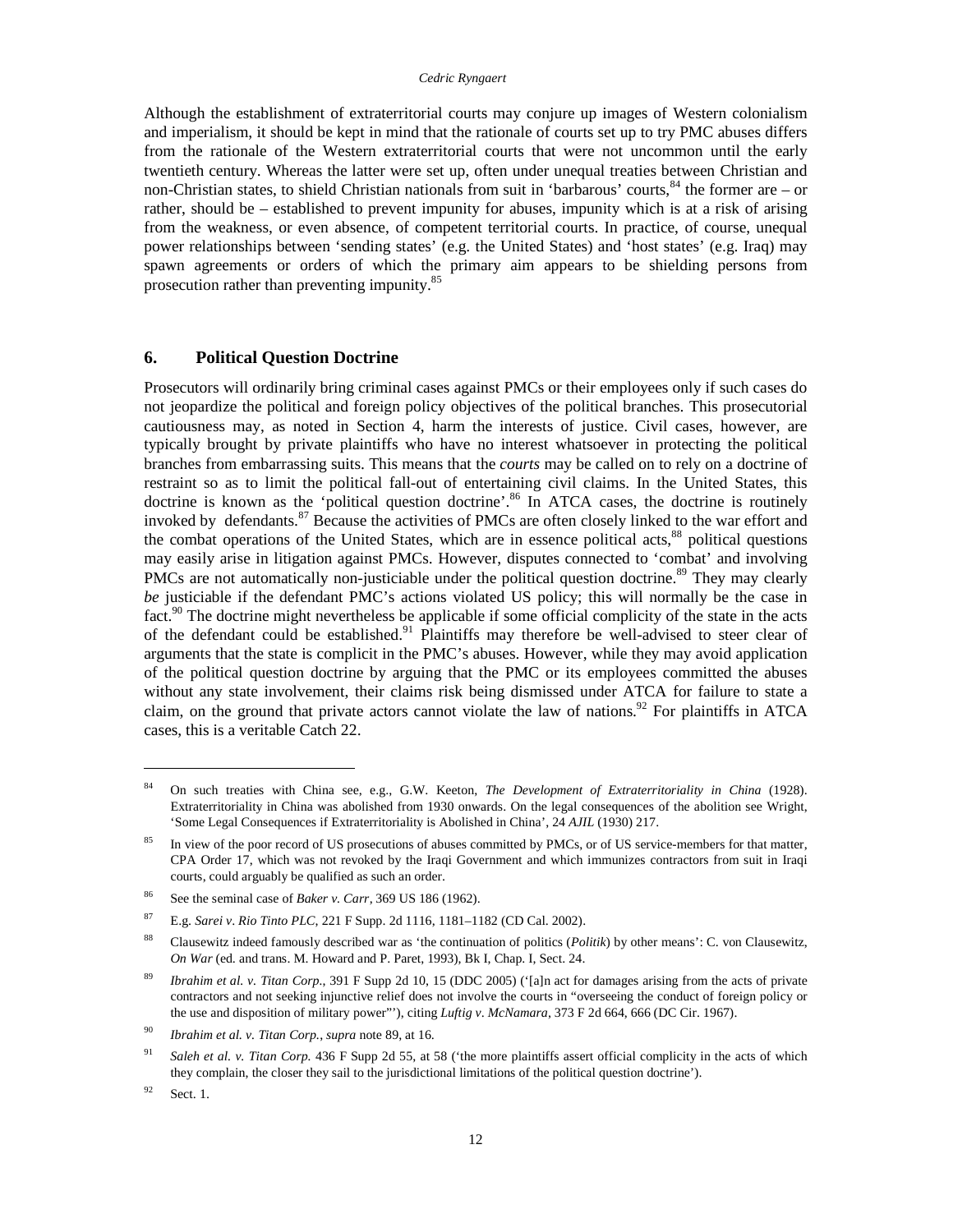## **7. Government Contractor Immunity**

Closely linked to the political question doctrine is the doctrine of government contractor immunity. The US Federal Tort Claims Act bars suits against the federal government for 'any claim arising out of the combatant activities of the military or naval forces, or the Coast Guard, during time of war'.<sup>93</sup> The courts have extended this immunity of the government to government *contractors* on the ground that imposing liability on such contractors 'would create a duty of care where the combatant activities exception is intended to ensure that none exists'.<sup>94</sup> The salient test for shielding contractors from suit is whether 'uniquely federal interests' are at stake.<sup>95</sup>

The question now arises whether the doctrine of government contractor immunity is also applicable to suits against PMCs. Traditionally, the doctrine was invoked in cases involving design defects attributable to the contractor.<sup>96</sup> PMCs, however, provide protection, staff checkpoints, train and advise the government's forces, maintain weapons systems, interrogate suspects, gather intelligence, and sometimes participate in hostilities, but ordinarily they do not manufacture products for which they could incur liability under product liability law. It is therefore submitted in the literature that the doctrine of government contractor immunity does not apply to suits against PMCs.<sup>97</sup>

In the recent US case against the PMC Titan in relation to abuses committed by the linguists it provided for interrogation of detainees in Iraq, however, the court did apply the doctrine, found that 'uniquely federal interests' were at stake, and barred the suit.<sup>98</sup> It held that Titan's contract linguists functioned as soldiers in all but name; 'it was the military, and not Titan, that exerted operational control' over them.<sup>99</sup> In the parallel case against the PMC CACI, which provided interrogators, in contrast, the court found that the PMC employees were 'subject to a dual chain of command, with significant independent authority retained by CACI supervisors'.<sup>100</sup> Because no 'uniquely federal interests' were accordingly at stake in the case against CACI, CACI was, unlike Titan, not entitled to immunity.

After Titan, clearly, the doctrine of government contractor immunity may prove to be a major hurdle to claims against PMCs over whose activities the state exercises control.<sup>101</sup> It may be noted that, rather

 $93$  28 USC § 2680(j).

<sup>94</sup> *Koohi v. US*, 976 F 2d 1328, at 1337 (9th Cir. 1992).

<sup>95</sup> *Boyle v. United Technologies Corporation*, 487 US 500, at 507–513 (1992) (ruling that the court must determine whether the application of state tort law would produce a 'significant conflict' with federal policies or interests).

<sup>96</sup> *Ibid.* (barring suit against a private corporation building helicopters for the US Marine which allegedly defectively designed the helicopter's co-pilot emergency escape-hatch system); *Koohi, supra* note 94 (barring suit against civilian makers of a weapons system used in an accidental shooting down of a civilian aircraft).

<sup>97</sup> Dickinson, *supra* note 9, at 237.

<sup>98</sup> *Ibrahim et al. v. Titan et al.*, Civil Action No. 04-1248 (JR) and *Saleh et al. v. Titan et al.* (Civil Action No. 05-1165), 11 June 2007, at 18–21.

<sup>99</sup> *Ibid.*, at 21.

<sup>100</sup> *Ibid.*, at 22.

<sup>&</sup>lt;sup>101</sup> In a slightly similar case, also involving allegations of violations of international humanitarian law and human rights law, the US Court of Appeals for the Second Circuit, applying the doctrine, has recently barred claims against producers of the defoliant Agent Orange, used by the US during the Vietnam War, In so doing, it reinforced the idea that the possible use of the contractors' products and services by the state in a manner inconsistent with international human rights or humanitarian law does not preclude application of the defence of government contractor immunity: *In Re Agent Orange Prod. Liab. Litig.*, 05-1760 cv, 2nd Cir., 22 Feb. 2008, with the Court stating at 51 (slip op.): 'Considerations of the validity of [military] objectives and the reasons for which the military seeks them are far beyond the competence of this Court. Our determination as to the protection of a military contractor must be made using the same principles regardless of the nature of the military conflict in which they are pursued, or the extent to which it is controversial or enjoys popular support.' The Second Circuit overturned the District Court's decision in *In re Agent Orange Prod. Liab. Litig.,* 373 F Supp. 2d 7, at 85–90 (EDNY 2005), which held that the government contractor defence should apply to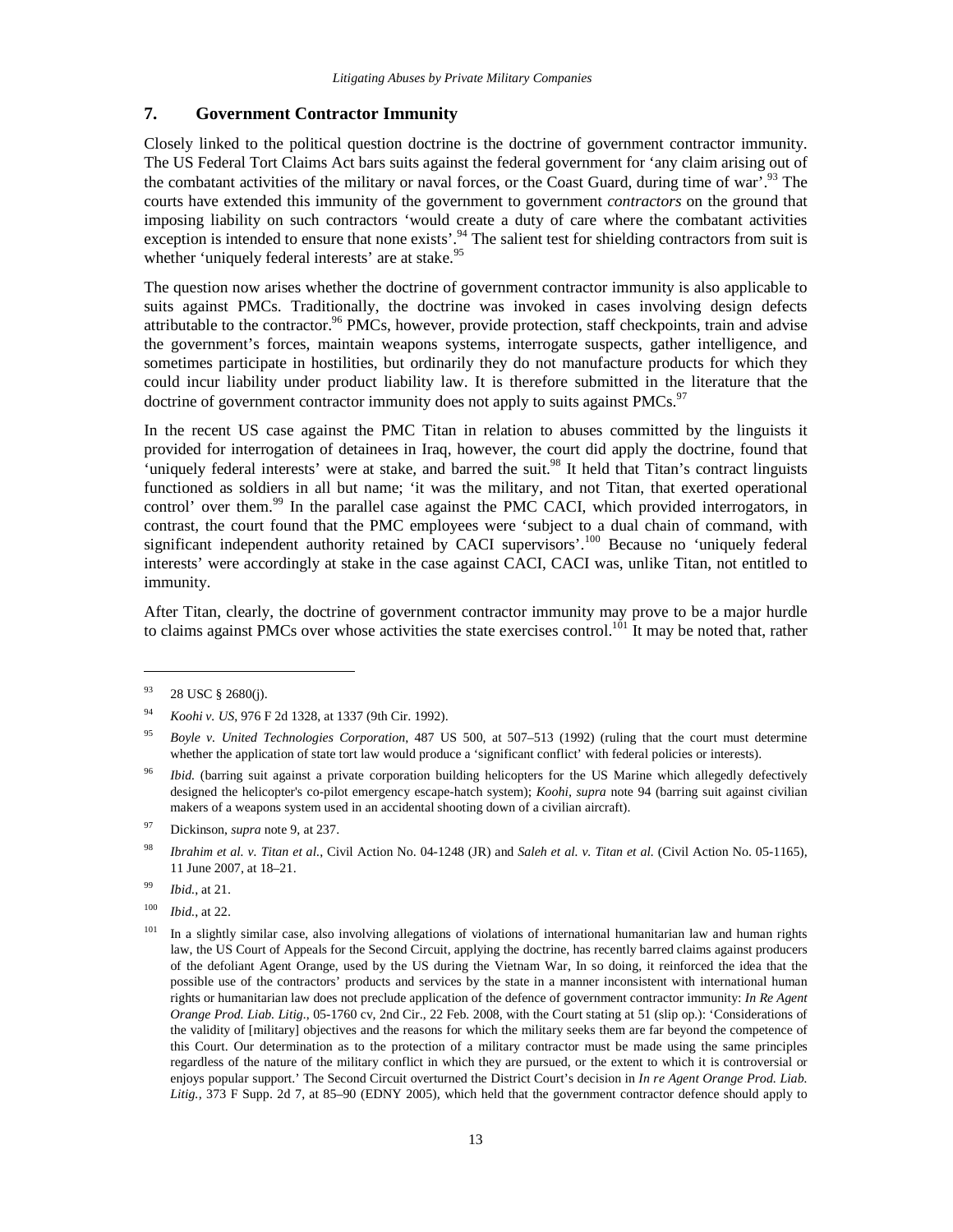ironically, a state actually incurs responsibility under international law for acts in violation of international law committed by non-state actors which receive instructions from the state, or over which the state exercises control.<sup>102</sup> By failing to bring PMCs instructed by the US Army to account, on the ground that 'uniquely federal interests' bar suits against PMCs, the international responsibility of the US may be said to be engaged.

#### **8. Liability Doctrines**

This article has mainly devoted its attention to jurisdictional and procedural issues surrounding transnational litigation against PMCs and their employees. Substantive issues of liability of corporations and their directors are, however, also bound to arise in litigation against PMCs.<sup>103</sup> For instance, do directors or managers of PMCs bear command or superior responsibility for the acts of PMC employees? Pursuant to this ground of criminal responsibility, which is firmly established in international criminal law, a commander or any other superior is criminally responsible for crimes committed 'by subordinates under his or her effective authority and control, as a result of his or her failure to exercise control properly over such subordinates'.<sup>104</sup> It should be ascertained whether the categories of command and superior responsibility could readily be extrapolated to PMCs, which are not states nor the typical armed groups for which this ground of responsibility was developed. Another question which needs answering is whether command or superior responsibility, or the doctrine of joint criminal enterprise for that matter, also applies to violations which could not be characterized as violations of international criminal law.<sup>105</sup>

The doctrine of joint criminal enterprise, alongside the doctrine of aiding and abetting (complicity), may in fact be singularly appropriate as a doctrine of holding PMCs and their leaders accountable. As Cockayne has submitted, 'social', 'enterprise', or 'relational' models may indeed be more useful than the classic hierarchical command models as PMC liability doctrines.<sup>106</sup> When war is privatized, power is no longer exercised top-down, but rather horizontally and through social influence. PMCs may conspire with their clients to commit or tolerate abuses, they may give assistance to abuses by states, or they make look the other way when abuses are committed, although they had the social power to prevent them. However, it exceeds the scope of this article to develop fully the argument based on relational liability.<sup>107</sup>

*<sup>(</sup>Contd.)* 

federal common law claims based on norms of international humanitarian law. Supporting the District Court's decision, however, is Dickinson, 'Tort Liability for Military Contractors', 7 Oct. 2007, available at: http://balkin.blogspot.com/2007/10/tort-liability-for-military-contractors.html.

<sup>&</sup>lt;sup>102</sup> Art. 8 of the ILC Arts on Responsibility of States for Internationally Wrongful Acts (2001).

<sup>103</sup> The liability of the employees who directly committed the abuses is of course less problematic: Clapham, *supra* note 5, at 518 ('[t]here is no need to formulate elaborate arguments about conspiracy and complicity in the present context; the individuals themselves may be accused of the direct commission of international crimes').

<sup>&</sup>lt;sup>104</sup> Art. 28 of the Statute of the International Criminal Court.

<sup>&</sup>lt;sup>105</sup> Compare Milanovic, 'An Odd Couple: Domestic Crimes and International Responsibility in the Special Tribunal for Lebanon', 5 *J Int'l Criminal Justice* (2007) 1139 (highlighting the potential problems posed by applying the international law doctrines of command responsibility and joint criminal enterprise to domestic crimes in the Special Tribunal for Lebanon).

<sup>106</sup> Cockayne, 'The Global Reorganization of Legitimate Violence: Military Entrepreneurs and the Private Face of International Humanitarian Law', 88 *Int'l Rev Red Cross* (2006) 459, at 488.

<sup>&</sup>lt;sup>107</sup> It may suffice here to refer to Cockayne's observation that codification, by PMC stakeholders, of the relevant liability doctrines in a PMC context is required, lest the liability doctrines risk being 'skewed towards criminal justice perspectives': *ibid.*, at 489.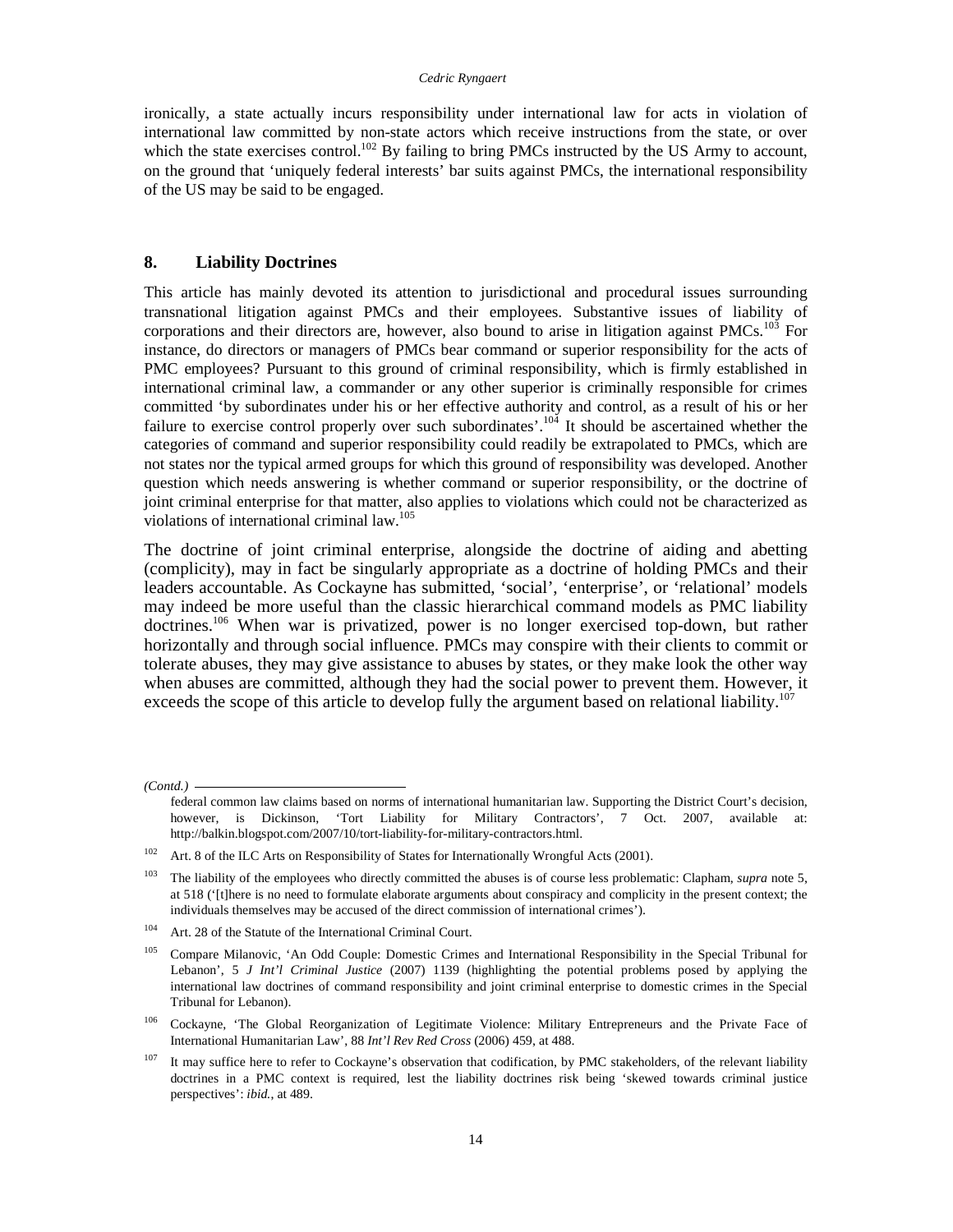## **9. Concluding Observations**

It has been submitted that, in order to come to grips with abuses committed by PMCs, 'a substitution of legal tools of accountability from public law (criminal law, [human rights law] and humanitarian law) to contract and torts law' is likely.<sup>108</sup> A move away from formal international legal instruments has also been advocated.<sup>109</sup>

In this article, private and public law accountability mechanisms have been explored. Opportunities for both criminal and civil litigation have been found. At the same time, however, obstacles – whether legal, procedural, political, practical, or otherwise – to successful litigation seem to abound. This is most obvious in the field of criminal law. Some violations do not amount to crimes over which the hiring state can exercise extraterritorial jurisdiction, concerns over the sovereignty of foreign nations may arise, criminal trials of civilian contractors under military law may prove illegal, corporations may not be held criminally liable,<sup>110</sup> and state prosecutors may not be particularly keen on initiating prosecutions against PMCs contributing to the war effort.

In view of those obstacles, it is not surprising that the gaze of the accountability advocates has turned to tort law. Tortious liability may be established for any act that causes damage (although for courts exercising extraterritorial jurisdiction some restrictions are likely to be imposed), and tort litigation (which results in damages rather than imprisonment) may be considered as less intrusive than criminal litigation. Additionally, the lesser involvement of the state renders tort litigation distinctly attractive to victims, who can single-handedly file claims with a court without being dependent on a willing prosecutor to take up their claim. $111$ 

Tort litigation is not free from obstacles, however. While tort proceedings may allow victims to reach the courts more swiftly than criminal proceedings (the progress of which may largely depend on the action of government prosecutors), in practice, final judgments on the merits in tort proceedings against PMCs are in extremely short supply or even non-existent. This is attributable to the dismissal, on procedural grounds, of many claims during the pre-trial stage, and, in the event that the judge does not grant the defence's motions to dismiss, to out-of-court settlements which the corporate defendant enters into with the plaintiffs for fear of being ruined by the astronomical damages often awarded by (US) courts. As far as the procedural obstacles to successful litigation against PMCs are concerned, it is notable that the idea that 'war is an inherently ugly business for which tort claims are simply inappropriate',<sup>112</sup> including tort claims brought against PMCs, has gained more ground recently, especially after the *Titan* litigation. In order for their case to go forward, plaintiffs will have to establish that the PMC operated at arm's length from the military command structure. Even if plaintiffs prevail with respect to the government contractor defence, however, the court may still declare there to be a political question because of the involvement of the government in the abuse. In

<sup>108</sup> Walker and Whyte, *supra* note 18, at 687 and 689.

<sup>109</sup> Dickinson, *supra* note 9, at 237

<sup>110</sup> Robinson, 'Corporate Culture as a Basis for the Criminal Liability of Corporations', Feb. 2008, paper submitted within the mandate of the UN Special Representative of the Secretary-General on Business and Human Rights, available at: www.reports-and-materials.org/Allens-Arthur-Robinson-Corporate-Culture-paper-for-Ruggie-Feb-2008.pdf (noting that Brazil, Bulgaria, Luxembourg, and Slovakia do not recognize criminal liability for corporations, and that Germany, Greece, Hungary, Mexico, and Sweden apply administrative instead of criminal penalties to corporate wrongdoing). This also explains, at least partly, why the International Criminal Court has jurisdiction over only natural persons (Art. 25.1 of the Rome Statute of the International Criminal Court).

<sup>111</sup> I have discussed some advantages of tort *vis-à-vis* criminal human rights litigation elsewhere, so I have limited myself to giving a rough overview here: Ryngaert, 'Universal Jurisdiction over Gross Human Rights Violations', 38 *Netherlands Ybk Int'l L* (2007) 1, at sect. 2. It may be noted, in passing, that the less intrusive character of tort litigation may also stem from the fact that the involvement of the state is limited to a judge hearing tort claims in a fairly passive manner, whereas in criminal cases the state, personified by the public prosecutor, is a fully-fledged party to the case.

<sup>112</sup> *Ibrahim et al. v. Titan Corp.*, *supra* note 89, at 18.